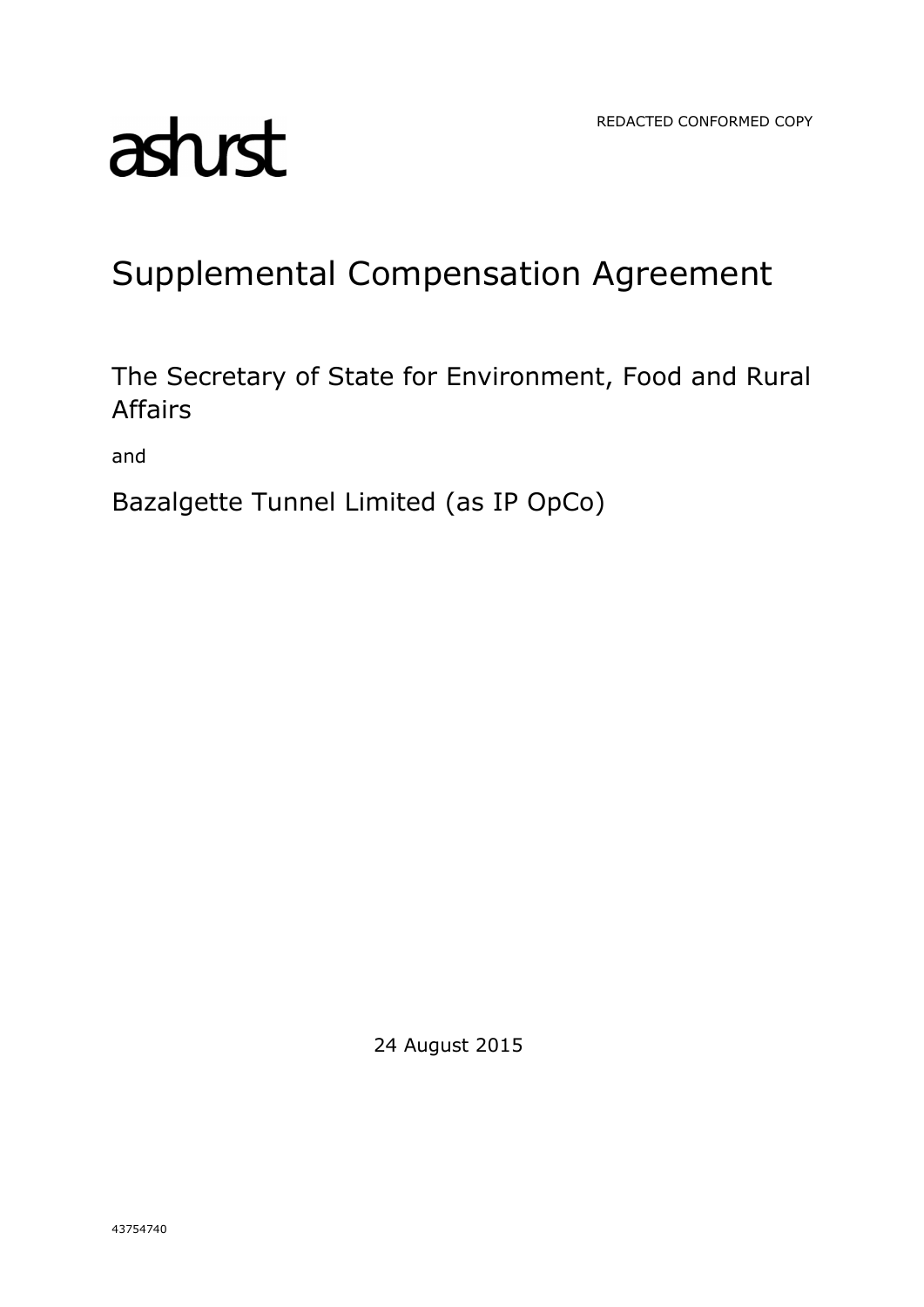#### **CONTENTS**

#### **CLAUSE**

#### **PAGE**

| 1.             |                                                                     |  |
|----------------|---------------------------------------------------------------------|--|
| 2 <sub>1</sub> |                                                                     |  |
| $\mathsf{R}$   |                                                                     |  |
| 4.             |                                                                     |  |
| 5.             |                                                                     |  |
| 6.             |                                                                     |  |
| 7.             | CLAIM NOTIFICATION FOR AN UNINSURED RISK AND UNAVAILABILITY LOSS 13 |  |
| 8.             |                                                                     |  |
| 9.             |                                                                     |  |
| 10.            |                                                                     |  |
| 11.            |                                                                     |  |
| 12.            |                                                                     |  |
| 13.            |                                                                     |  |
| 14.            |                                                                     |  |
| 15.            |                                                                     |  |
| 16.            |                                                                     |  |
| 17.            |                                                                     |  |
| 18.            |                                                                     |  |
| 19.            |                                                                     |  |
| 20.            |                                                                     |  |
| 21.            |                                                                     |  |
| 22.            |                                                                     |  |
| 23.            |                                                                     |  |
| 24.            |                                                                     |  |
| 25.            |                                                                     |  |
| 26.            |                                                                     |  |
| 27.            |                                                                     |  |
| 28.            |                                                                     |  |
| 29.            |                                                                     |  |
| 30.            |                                                                     |  |
| 31.            |                                                                     |  |
|                |                                                                     |  |
|                |                                                                     |  |
|                |                                                                     |  |
|                |                                                                     |  |
|                |                                                                     |  |
|                |                                                                     |  |
|                |                                                                     |  |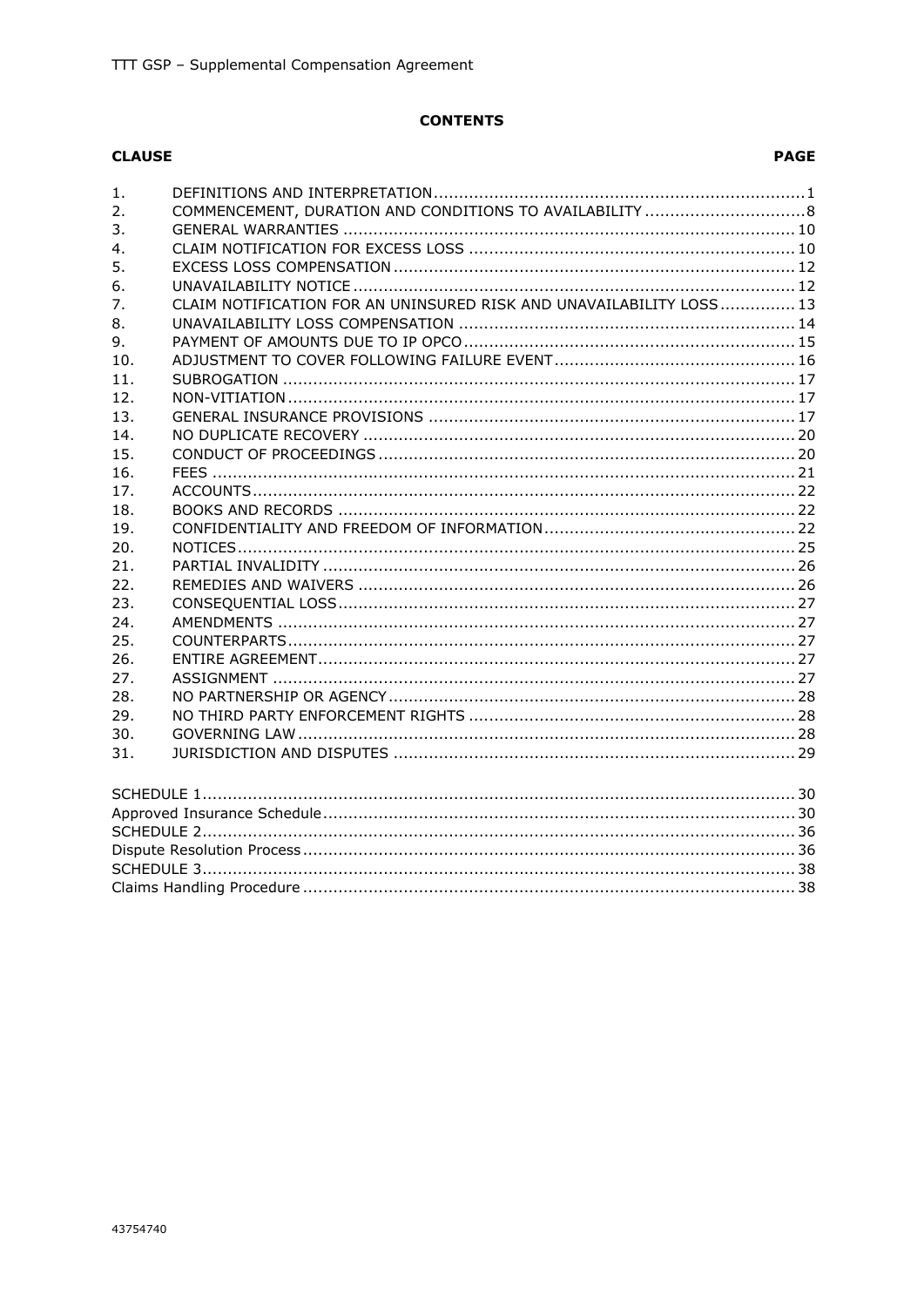#### **THIS AGREEMENT** is made on 24 August 2015

#### **BETWEEN:**

- (1) **THE SECRETARY OF STATE FOR ENVIRONMENT, FOOD AND RURAL AFFAIRS** whose office is at Nobel House, 17 Smith Square, London, SW1P 3JR (the **"Secretary of State"**); and
- (2) **BAZALGETTE TUNNEL LIMITED**, a limited liability company incorporated in England and Wales with registration number 95553573 and whose registered address is at The Point, 37 North Wharf Road, Paddington, London, W2 1AF (**"IP OpCo"**),

each a **"Party"** and together the **"Parties"**.

#### **RECITALS**

- (A) The Secretary of State has specified the Project pursuant to Regulation 4(1) of the SIP Regulations.
- (B) Following a tender process undertaken by Thames Water in accordance with the SIP Regulations, IP OpCo has been established to undertake the Project in accordance with the Project Documents.
- (C) The Regulator has designated IP OpCo as an "infrastructure provider" in relation to the Project pursuant to Regulation 8(1) of the SIP Regulations.
- (D) Pursuant to the terms of the Interface Agreement, the Main Works Contracts and this Agreement, IP OpCo is required to maintain the Insurances for the benefit of itself and the Relevant Parties and such Insurances have been taken out.
- (E) Given the scope of the Project, the Secretary of State has entered into this supplemental compensation agreement (this **"Agreement"**) in order to provide contingent financial support pursuant to section 154B of the Water Industry Act 1991 in respect of:
	- (i) Claims in excess of the Applicable Policy Limit under the Insurances; and
	- (ii) Claims where Insurance cover is Unavailable,

in each case on the terms set out below.

#### **THE PARTIES AGREE AS FOLLOWS:**

#### 1. **DEFINITIONS AND INTERPRETATION**

#### 1.1 **Definitions**

In this Agreement:

**"90 Business Day Period"** has the meaning given to it in paragraph 3.2 (*Independent Adjudication*) of schedule 2 (*Dispute Resolution Process*);

**"Adjudicator"** has the meaning given to it in the Liaison Agreement;

**"Applicable Policy Limit"** means, in respect of each Insurance, the applicable policy indemnity limits for such Insurance as set out in paragraphs [*cross reference redacted*] and [*cross reference redacted*] of the Approved Insurance Schedule (excluding any individual sub-limits specified other than the Tunnelling Limit), or such amended or varied policy indemnity limit as may have been agreed (with the prior written consent of the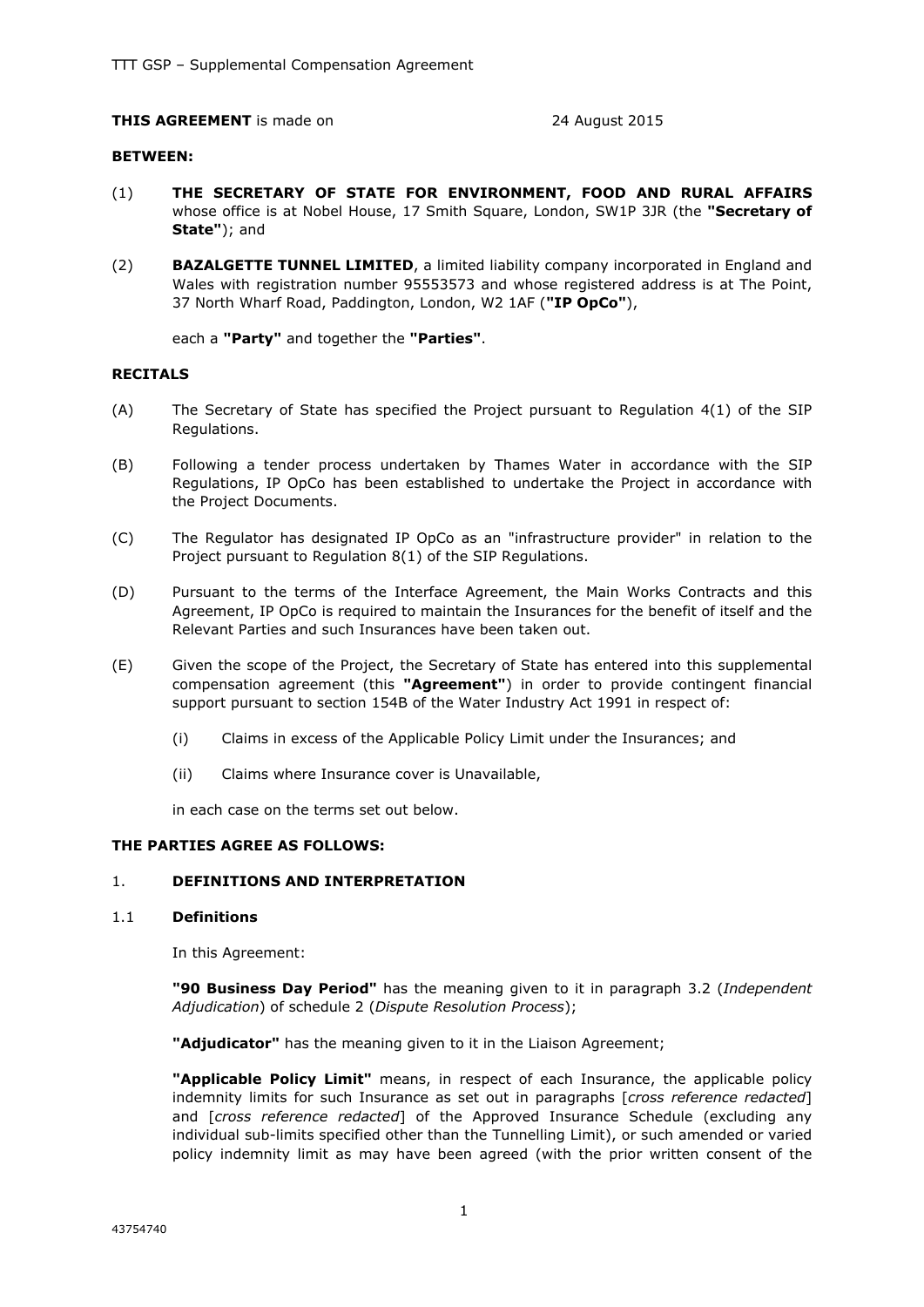Secretary of State) by IP OpCo with the relevant Insurer(s) or as required in accordance with clause 8.4;

**"Approved Insurance Schedule"** means the schedule of approved insurances attached at schedule 1 (*Approved Insurance Schedule*);

**"Available"** means, in respect of an Insurance, that such Insurance is not Unavailable;

**"Business Day"** means any day (other than a Saturday or Sunday) on which banks in London are open for business;

**"Claim"** means any claim for compensation under this Agreement in respect of an Excess Loss or Unavailability Loss arising from the occurrence of an Insured Event or an Uninsured Risk (as applicable);

**"Codes"** has the meaning given to it in clause 19.14;

**"Commercially Sensitive Information"** has the meaning given to it in the Shareholders Direct Agreement;

**"Compensation Obligations"** means the obligations of the Secretary of State to make payment under and pursuant to clause 9.1;

**"Confidential Information"** has the meaning given to it in the Contingent Equity Support Agreement;

**"Consequential Loss"** has the meaning given to it in the Contingent Equity Support Agreement;

**"Contingent Equity Support Agreement"** means the agreement of that name entered into between the Secretary of State, IP OpCo and IP HoldCo dated on or about the date of this Agreement;

**"Contract Works and Construction Plant and Equipment Insurance Policy"** means the policy referred to in paragraph 1 of schedule 1 (*Approved Insurance Schedule*);

**"Deed of Adherence"** has the meaning given to it in the Shareholders Direct Agreement;

**"Discontinuation Agreement"** means the discontinuation agreement between the Secretary of State, IP HoldCo, IP OpCo and the Security Trustee (as defined therein) acting in its capacity as the security trustee dated on or about the date of this Agreement;

**"Discontinuation Date"** has the meaning given to it in the Discontinuation Agreement;

**"Dispute"** has the meaning given to it in clause 31.1;

**"Dispute Resolution Process"** means the process set out in schedule 2 (*Dispute Resolution Process*);

**"Environmental Information Regulations"** has the meaning given to it in the Contingent Equity Support Agreement;

**"Excess Loss"** means any loss incurred by the Relevant Parties in excess of the Applicable Policy Limit on an Insurance (and only to the extent of the loss which is in excess of the Applicable Policy Limit), to the extent such loss would have been recoverable pursuant to the terms and conditions of such relevant Insurance but for the application of such Applicable Policy Limit (including Consequential Loss to the extent such Consequential Loss is recoverable under the terms of the relevant Insurance);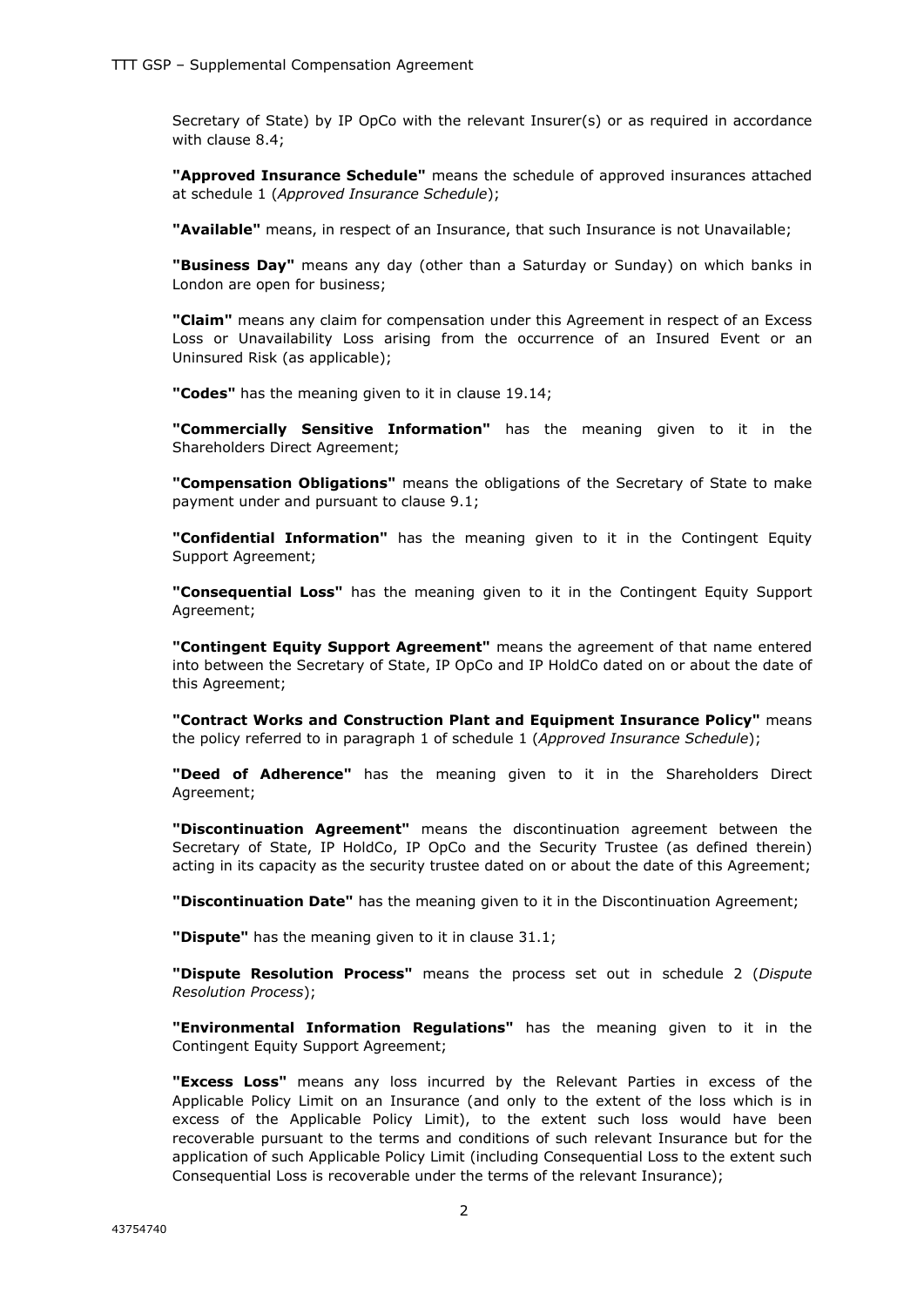**"Expiry Date"** means the earlier of:

- (a) the System Acceptance Date;
- (b) the Discontinuation Date; and
- (c) the Transfer Termination Date;

**"Failure Event"** has the meaning given to it in the Discontinuation Agreement;

**"Fees Regulations"** means The Freedom of Information and Data Protection (Appropriate Limit and Fees) Regulations 2004;

**"Final Claims Payment Schedule**" means the relevant Proposed Claims Payment Schedule approved by the Secretary of State in accordance with clause 4.4 or clause 7.3 (as applicable), or determined in accordance with the Dispute Resolution Process, in relation to a Claim;

**"Fitch"** means Fitch Ratings Ltd;

**"FOIA"** has the meaning given to it in the Contingent Equity Support Agreement;

**"Good Faith"** has the meaning given to it in the Contingent Equity Support Agreement;

**"Government Support Package"** or **"GSP"** has the meaning given to it in the Contingent Equity Support Agreement;

**"GSP Utilisation Condition Precedent"** has the meaning given to it in the Contingent Equity Support Agreement;

**"Indexation Base Month"** means the month preceding the month in which Licence Award occurred;

**"Indexed"** means, in relation to an amount, such amount multiplied by:

 $RPI_t$  $RPI_{base}$ 

(or if less than one, one), calculated on each anniversary of Licence Award, where:

 $RPI_t$  is the value of RPI most recently published in the equivalent month to the Indexation Base Month for the relevant year; and

 $RPI_{base}$  is the value of RPI published in the Indexation Base Month;

**"Information"** has the meaning given to it in clause 19.6;

**"Insurance Period"** has the meaning given to it in clause 13.3 (*Renewal of Insurances*);

**"Insurance Proposals"** has the meaning given to it in clause 13.3 (*Renewal of Insurances*);

**"Insurances"** means the insurances listed in the Approved Insurance Schedule placed in accordance with the principal terms relating to such insurances as set out in the Approved Insurance Schedule (as may be amended with the consent of the Secretary of State from time to time in accordance with clause 13.2(a)(ii) or 13.3) and **"Insurance"** shall mean any one of such insurances;

**"Insured Event"** means the occurrence of an event that: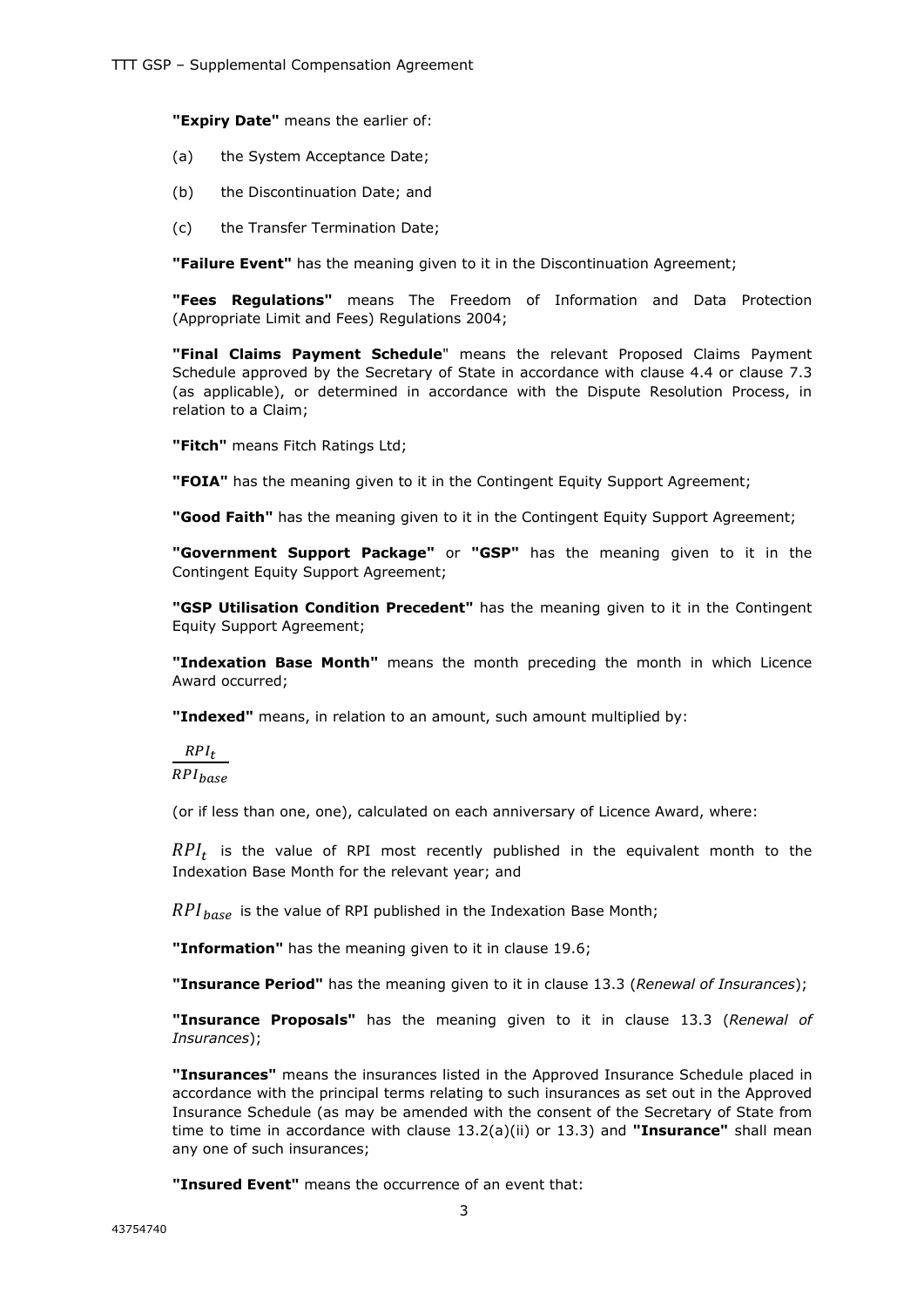- (a) results in any loss or liability for any of the Relevant Parties; and
- (b) is within the scope of the insurance cover provided by the Insurances as at the date of the relevant event,

irrespective of whether such loss or liability falls within the relevant Applicable Policy Limit;

**"Insurers"** means the insurance providers who are counterparties from time to time to the Insurances and **"Insurer"** shall mean any one of them;

**"Interface Agreement"** means the agreement of that name entered into between Thames Water and IP OpCo dated on or about the date of this Agreement;

**"IP FinCo"** has the meaning given to it in the Discontinuation Agreement;

**"IP HoldCo"** has the meaning given to it in the Shareholders Direct Agreement;

**"IP JVCo"** has the meaning given to it in the Shareholders Direct Agreement;

**"IP Make Safe Activities"** has the meaning given to it in the Liaison Agreement;

**"IP Make Safe Activities Completion Date"** means the earlier of:

- (a) the date of completion by IP OpCo of the IP Make Safe Activities; and
- (b) the date of transfer of the IP Works from IP OpCo;

**"IP Owned Structures"** has the meaning given to it in the Project Licence;

**"IP Works"** has the meaning given to it in the Contingent Equity Support Agreement;

**"Lead Insurer Agreement"** means the agreement of that name entered into between the lead insurers and the Secretary of State dated on or about the date of this Agreement;

**"Liaison Agreement"** means the agreement of that name entered into between the Secretary of State, IP OpCo and Thames Water on or about the date of this Agreement;

**"Licence Award"** means the date of this Agreement;

**"Main Works Contractors"** means the main works contractors under the Main Works Contracts;

**"Main Works Contracts"** has the meaning given to it in the Contingent Equity Support Agreement;

**"Major APA Parties"** means Transport for London, National Grid, British Telecom, Network Rail and TWUL;

**"Minister of the Crown"** has the meaning given to it in the Contingent Equity Support Agreement;

**"Modified WIA"** has the meaning given to it in the Contingent Equity Support Agreement;

**"Moody's"** means Moody's Investors Service Limited;

**"Notice"** has the meaning given to it in paragraph 3.2 (*Independent Adjudication*) of schedule 2 (*Dispute Resolution Process*);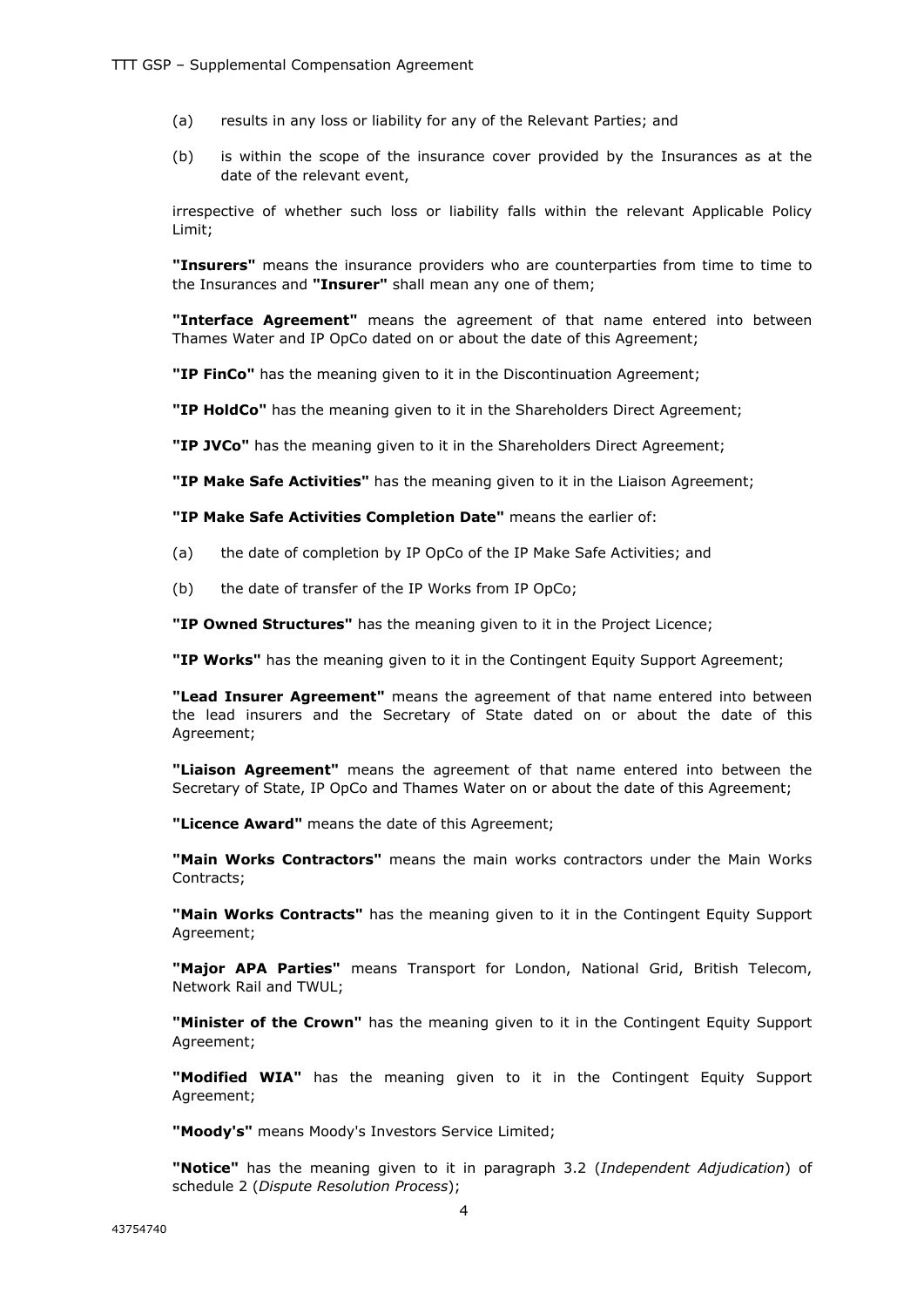**"Potential Claim Notification"** has the meaning given to it in clause 4.1;

**"Project"** has the meaning given to it in the Contingent Equity Support Agreement;

**"Project Documents"** has the meaning given to it in the Contingent Equity Support Agreement;

**"Project Licence"** has the meaning given to it in the Contingent Equity Support Agreement;

**"Proposed Claims Payment Schedule"** has the meaning given to it in paragraph 3.1 of schedule 3 (*Claims Handling Procedure*);

**"Rating Agencies"** means Moody's, S&P and Fitch and any further or replacement rating agency which has comparable standing in the United Kingdom;

**"Rating Event"** means where IP OpCo, IP HoldCo and/or IP FinCo, or the most senior class of debt issued by any such entity, is either:

- (a) rated BB+ or Ba1 (as applicable) or lower by a Rating Agency; or
- (b) on negative watch by a Rating Agency;

**"Recovery"** means the proceeds of any judgment, insurance, bond, surety, salvages, claim refunds, compensation or any other monies or other recovery which may be applied by the Relevant Party to reduce the amount of any Claim or liability arising in respect of this Agreement or the Insurances (excluding for the avoidance of doubt any recovery from the Insurers under the Insurances).

**"Regulator"** means the Water Services Regulation Authority;

**"Relevant Failure Event"** has the meaning given to it in clause 10.1;

**"Relevant Parties"** means IP OpCo and the other named insured parties under the Insurances responsible for carrying out any part of the IP Works;

**"Remedied"** has the meaning given to it in the Discontinuation Agreement;

**"Remedy Event"** has the meaning given to it in the Discontinuation Agreement;

**"Renewal Date"** has the meaning given to it in clause 13.3 (*Renewal of Insurances*);

**"Request for Information"** has the meaning given to it in clause 19.6;

**"RfI Recipient"** has the meaning given to it in clause 19.8;

**"RPI"** means the retail prices index published by the Office for National Statistics (the Index) or failing such publication or in the event of a fundamental change to the Index, such other index as the Secretary of State and IP OpCo may agree, or such adjustments to the Index as those parties may agree (in each case with the intention of putting the Secretary of State and IP OpCo in no better nor worse position than they would have been had the Index not ceased to be published or the relevant fundamental change not been made);

**"S&P"** means Standard & Poor's Rating Services, a division of The McGraw-Hill Companies, Inc.;

**"Secretary of State Replacement"** has the meaning given to it in clause 27.5;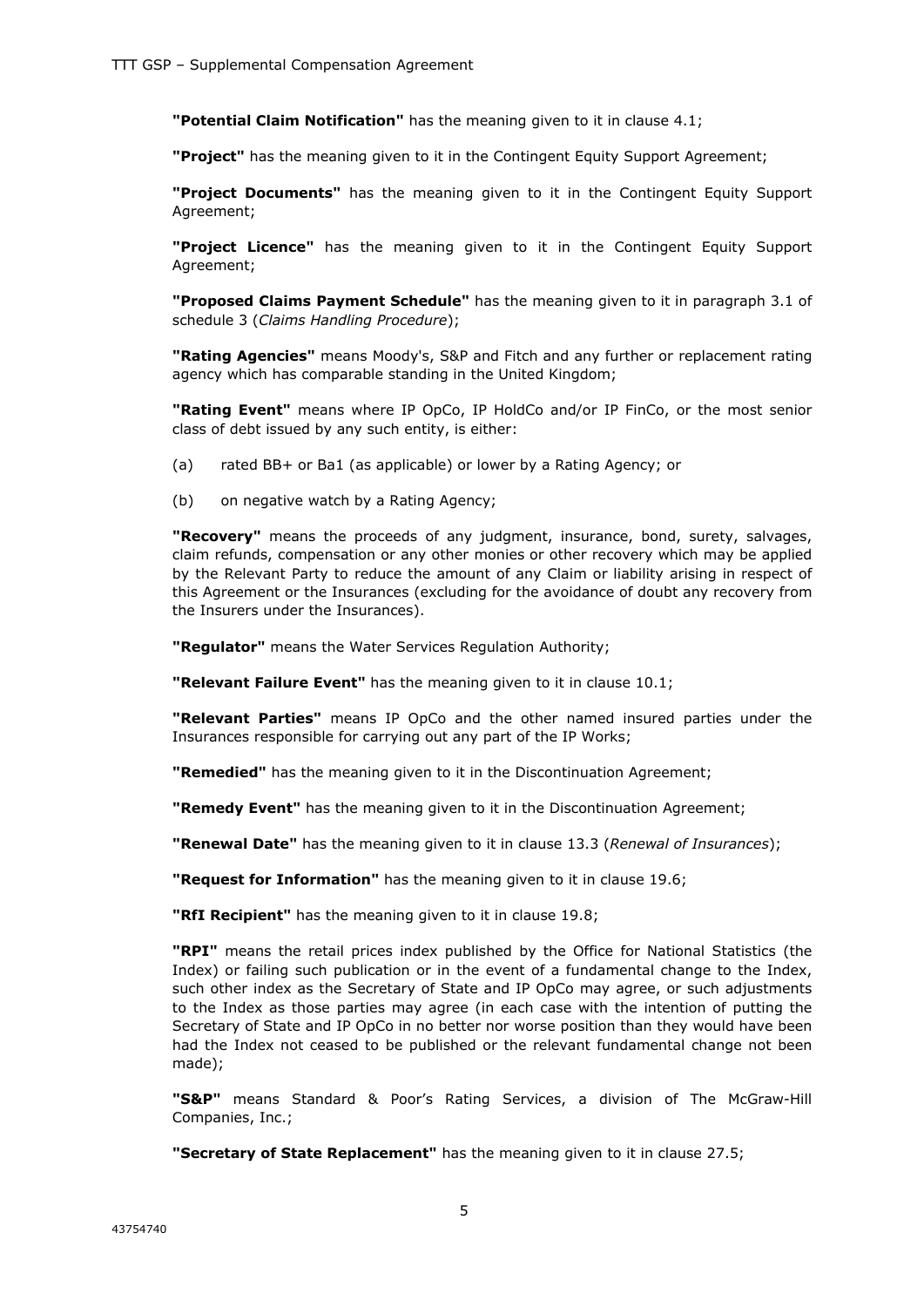**"Secured Creditors"** has the meaning given to it in the Discontinuation Agreement;

**"Senior Financing Agreements"** has the meaning given to it in the Discontinuation Agreement;

**"Shareholders Direct Agreement"** means the direct agreement entered into between the Secretary of State, IP OpCo, IP HoldCo, Bazalgette Equity Limited, Bazalgette Ventures Limited and the Private Sector Shareholders (as defined therein) dated on or about the date of this Agreement;

**"SIP Regulations"** means the Water Industry (Specified Infrastructure Projects) (English Undertakers) Regulations 2013 (SI 2013/1582) as amended from time to time;

**"Special Administration"** has the meaning given to it in the Special Administration Offer Agreement;

**"Special Administration Offer Agreement"** means the special administration offer agreement entered into between the Secretary of State and IP OpCo dated on or about the date of this Agreement;

**"SoS Insurance Adviser"** means the Secretary of State's insurance adviser, as the Secretary of State may notify to IP OpCo from time to time;

**"Subrogated Rights"** has the meaning given to it in clause 11.1;

**"System Acceptance Date"** has the meaning given to it in the Contingent Equity Support Agreement;

**"Thames Water"** means Thames Water Utilities Limited (registration number 02366661) or the Incumbent Undertaker (as defined in the Project Licence) from time to time;

**"Transaction Documents"** has the meaning given to it in the Contingent Equity Support Agreement;

**"Transfer Termination Date"** means the date on which this Agreement is terminated in accordance with clause 2.6 or clause 2.8;

**"Tunnelling Limit"** means the tunnelling sub-limit specified in paragraph [*cross reference redacted*] of the Approved Insurance Schedule in relation to the construction all risks policy or such amended or varied sub-limit as may have been agreed (with the prior written consent of the Secretary of State) by IP OpCo with the relevant Insurer(s);

**"Unavailable"** means, in relation to a risk covered by an Insurance, that:

- (a) the relevant Insurance is no longer available in respect of the Project (and comparable construction activities in the United Kingdom) in the worldwide insurance market with reputable insurers of good standing in respect of that risk; or
- (b) the insurance premium or policy deductible payable for the relevant Insurance to cover that risk is at such a level that the risk is no longer generally being insured against in the worldwide insurance market with reputable insurers of good standing by contractors in the United Kingdom; or
- (c) there has been a material adverse change in the terms on which the relevant Insurance is available in respect of the Project (and comparable construction activities in the United Kingdom) in the worldwide insurance market with reputable insurers of good standing in respect of that risk (excluding any change in the premium payable, individual sub-limits (other than the Tunnelling Limit) or the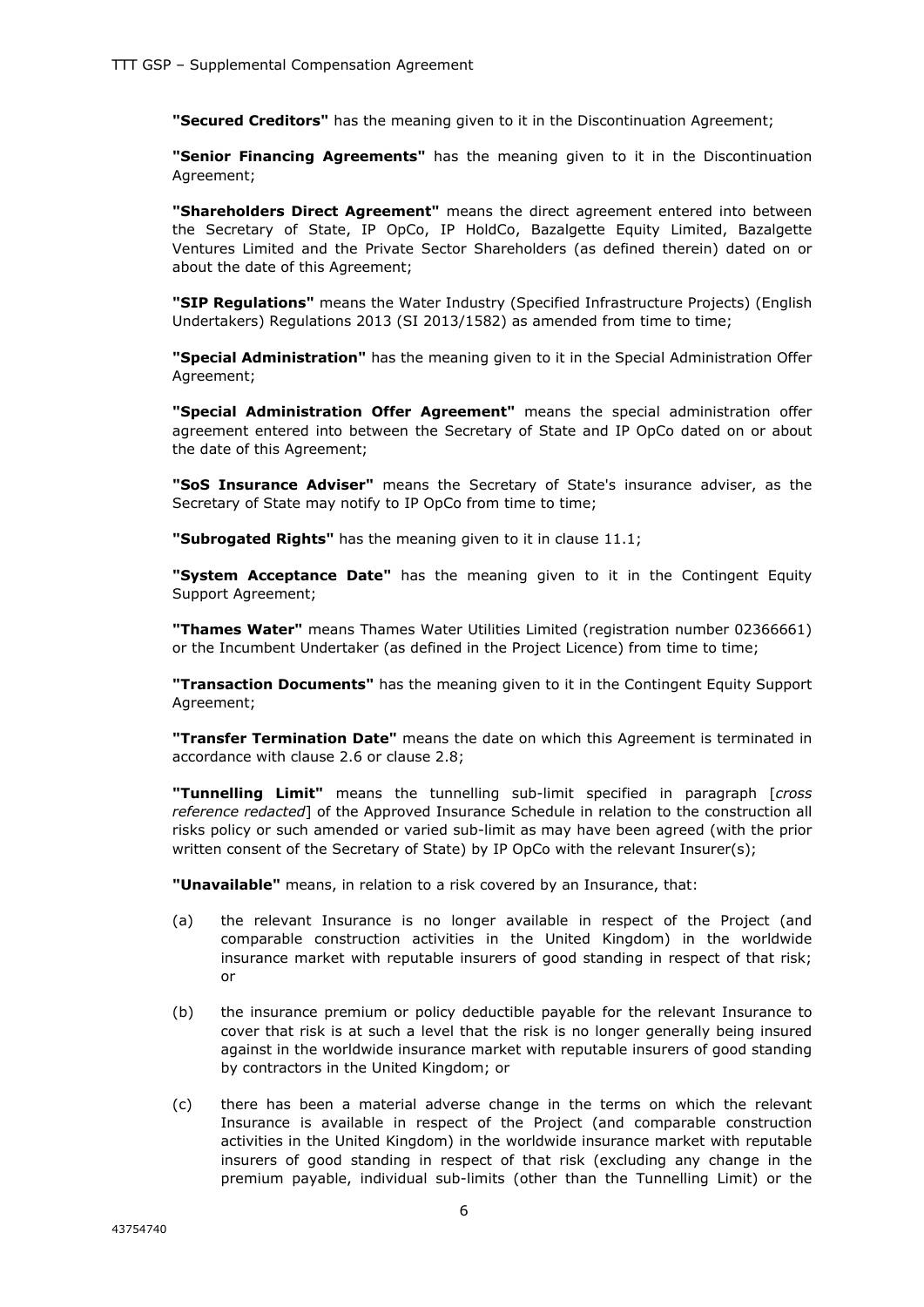policy deductibles) compared to the terms of the relevant Insurance in place immediately prior to the relevant Renewal Date;

#### **"Unavailability Confirmation Notice"** has the meaning given to it in clause 6.2;

**"Unavailability Loss"** means, in respect of any risk covered by an Insurance, the loss (if any) incurred by a Relevant Party that would have been recoverable under the applicable Insurance on the terms applying immediately prior to the relevant risk becoming Unavailable (taking full account of any deductibles and any other relevant terms and conditions of such Insurance but ignoring any Applicable Policy Limit) as a result of the occurrence of such risk but for such Insurance being Unavailable (or to the extent that such Insurance is Unavailable) at the time of occurrence of such risk (including Consequential Loss to the extent such Consequential Loss would have been recoverable under the terms of the applicable Insurance);

**"Unavailability Notice"** has the meaning given to it in clause 6.1(a);

**"Uninsured Risk"** has the meaning given to it in clause 6.2;

**"Uninsured Risk Notice"** has the meaning given to it in clause 7.1;

**"Unremedied Failure Event Notice"** has the meaning given to it in clause 10.1; and

**"Unsuitable Party"** has the meaning given to it in the Shareholders Direct Agreement.

#### 1.2 **Interpretation**

- (a) In this Agreement, unless the context otherwise requires the headings are inserted for convenience only and shall not affect the construction of this Agreement.
- (b) The schedules shall be deemed to be incorporated into this Agreement.
- (c) All representations, warranties, indemnities, covenants, agreements, undertakings and obligations made or given or entered into by more than one person in this Agreement are made or given or entered into severally and not jointly.
- (d) Expressions in this Agreement that are appropriate to companies shall be construed, in relation to an undertaking that is not a company, as references to the corresponding persons, officers, documents or organs, as the case may be, appropriate to undertakings of that nature.
- (e) Unless a contrary indication appears, any reference in this Agreement to:
	- (i) any document, agreement or instrument is a reference to that document, agreement or instrument as amended, novated, supplemented, extended or restated;
	- (ii) a **"person"** includes any individual, firm, borrower, corporation, government, state or agency of a state or any association, trust, joint venture, consortium or partnership (whether or not having separate legal personality);
	- (iii) the Secretary of State, IP OpCo or any other person includes its respective successors in title, permitted assigns and permitted transferees to, or of, its rights and/or obligations under this Agreement;
	- (iv) a **"clause"** or a **"schedule"** is a reference to a clause of or a schedule to this Agreement;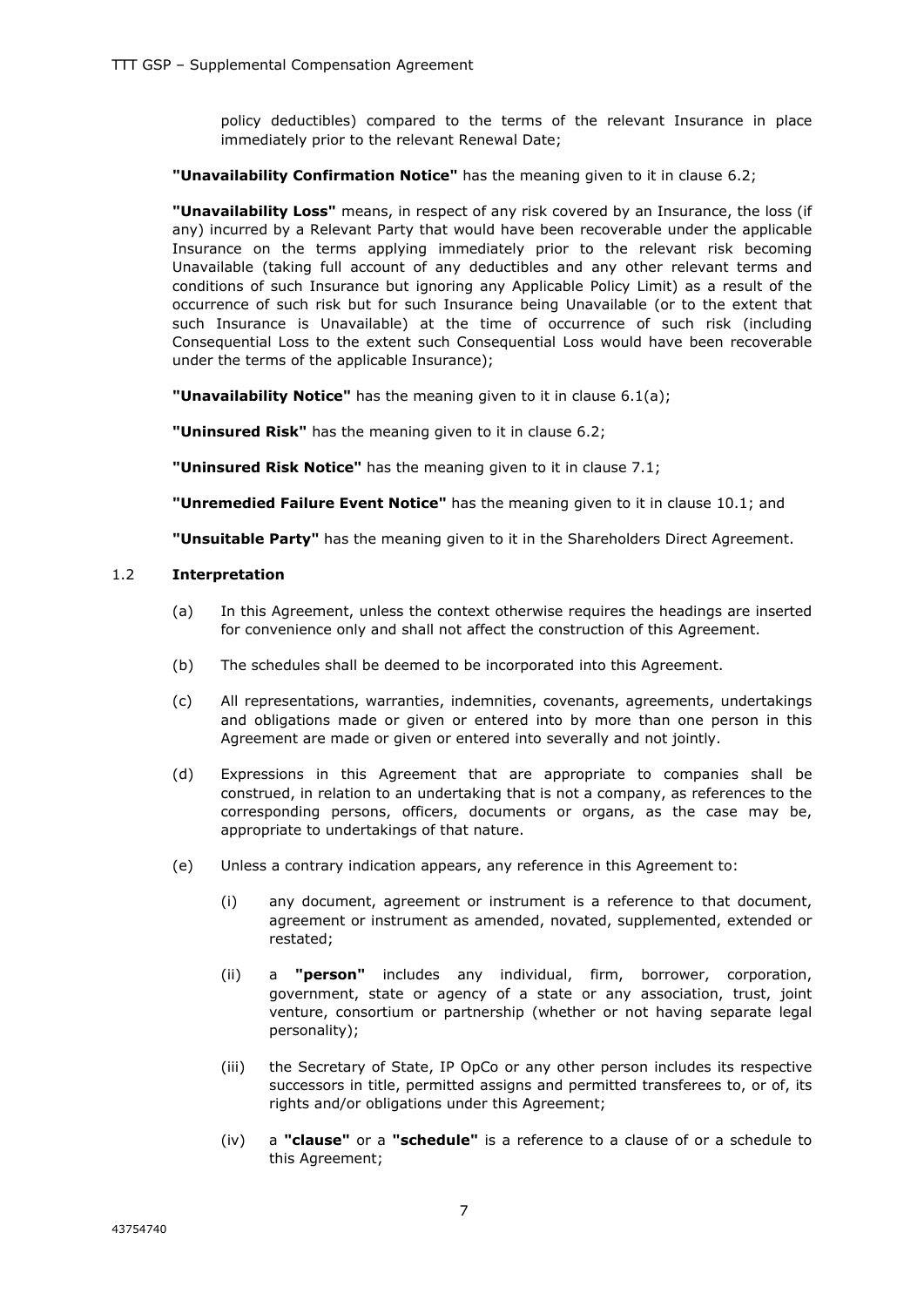- (v) a provision of law is a reference to that provision as amended or re-enacted;
- (vi) a time of day is a reference to London time; and
- (vii) references to **"includes"**, **"including"**, **"in particular"**, **"other"** or **"otherwise"** are to be construed without limitation and the eiusdem generis rule shall not apply to this Agreement.

#### 2. **COMMENCEMENT, DURATION AND CONDITIONS TO AVAILABILITY**

- 2.1 This Agreement shall come into force on Licence Award and, subject to clauses 2.2 and 2.3, shall continue in full force and effect until the Expiry Date.
- 2.2 Clauses 2 (*Commencement, Duration and Conditions to Availability*), 4 (*Claim Notification*) to 13.2 (*Insurance Undertakings*) (inclusive), 13.4 (*Information*) to 15 (*Conduct of Proceedings*) (inclusive) and 19 (*Confidentiality*) to 31 (*Jurisdiction and Disputes*) (inclusive) shall remain in full force and effect beyond the Expiry Date:
	- (a) where the System Acceptance Date occurs, in respect of all Claims that have been made and/or notified to the Secretary of State in accordance with clause 4.1 and/or clause 7 (*Claim notification for an Uninsured Risk*) on or prior to the System Acceptance Date; and
	- (b) where the Discontinuation Date or the Transfer Termination Date occurs:
		- (i) in respect of all Claims made and notified to the Secretary of State in accordance with clause 4.1 and/or clause 7 (*Claim notification for an Uninsured Risk*) on or prior to the Discontinuation Date or the Transfer Termination Date (as applicable); and
		- (ii) in respect of all Claims in relation to liability of the Relevant Parties to third parties arising on or prior to the Discontinuation Date or the Transfer Termination Date (as applicable) and made and/or notified to the Secretary of State in accordance with clause 4.1 and/or clause 7 (*Claim notification for an Uninsured Risk*) no later than the third anniversary of the Discontinuation Date or the Transfer Termination Date (as applicable).
- 2.3 Clauses 2 (*Commencement, Duration and Conditions to Availability*), 4 (*Claim Notification*) to 15 (*Conduct of proceedings*) (inclusive) and 19 (*Confidentiality*) to 31 (*Jurisdiction and Disputes*) (inclusive) shall remain in full force and effect beyond the Expiry Date in respect of all Claims in connection with the performance of the IP Make Safe Activities arising on or prior to the IP Make Safe Activities Completion Date and made and notified to the Secretary of State in accordance with clause 4.1 and/or clause 7 (*Claim notification for an Uninsured Risk*) no later than the third anniversary of the IP Make Safe Activities Completion Date.
- 2.4 Subject to clauses 2.2, 2.3 and 2.5, the Secretary of State shall have no liability under this Agreement:
	- (a) where the System Acceptance Date occurs:
		- (i) in respect of any Insured Events or any Uninsured Risks that occur after the System Acceptance Date; or
		- (ii) where an Insured Event or Uninsured Risk occurs on or prior to the System Acceptance Date, in respect of any Claims made and/or notified to the Secretary of State in relation to such Insured Event or Uninsured Risk more than twenty (20) Business Days after the System Acceptance Date; and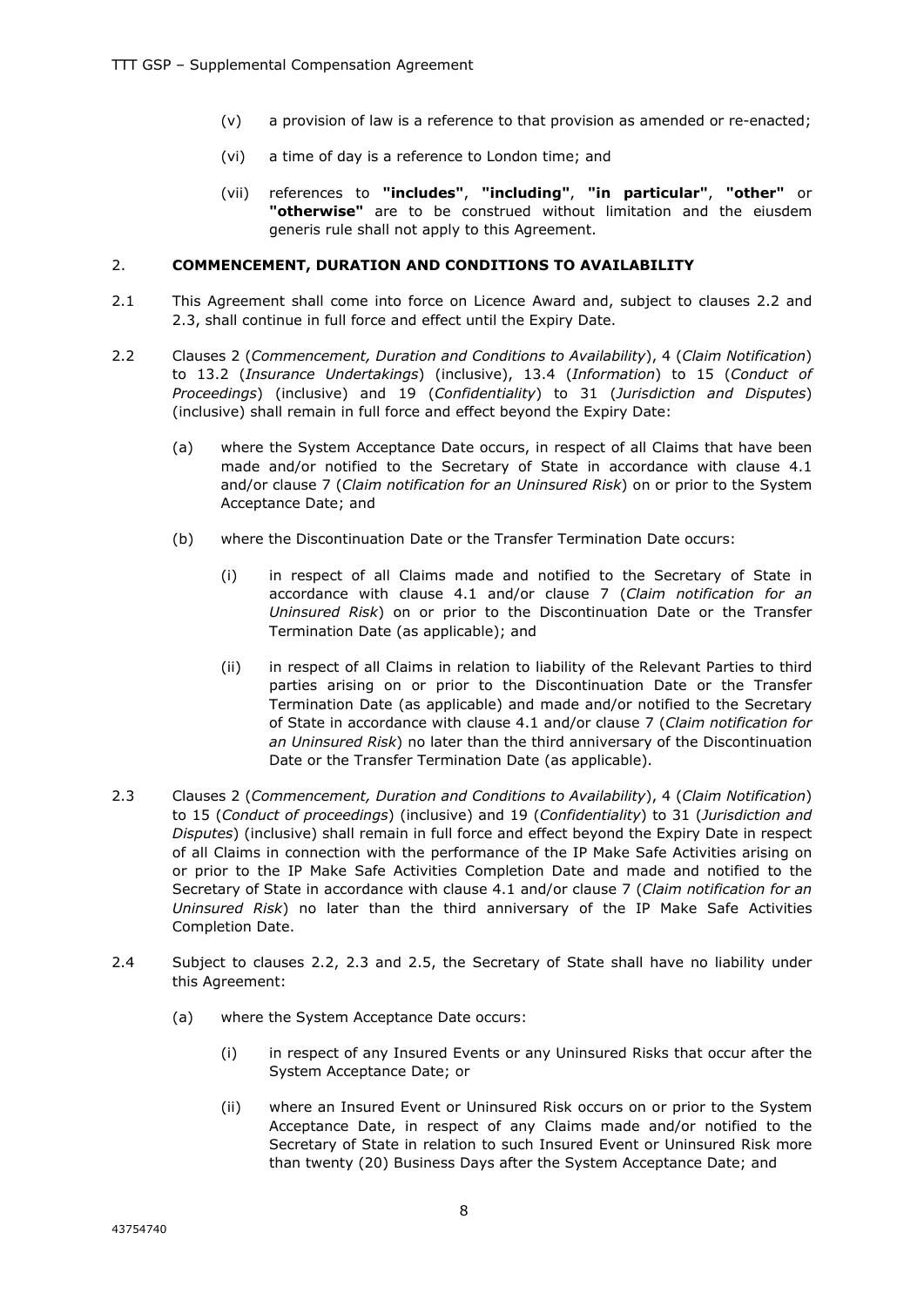- (b) where the Discontinuation Date or the Transfer Termination Date occurs:
	- (i) in respect of any Insured Events or Uninsured Risks that occur after the Discontinuation Date or the Transfer Termination Date (as applicable); or
	- (ii) where an Insured Event or Uninsured Risk occurs on or prior to the Discontinuation Date or the Transfer Termination Date (as applicable), in respect of any Claims made and/or notified to the Secretary of State in relation to such Insured Events or Uninsured Risks (as applicable) more than three years after the Discontinuation Date or the Transfer Termination Date (as applicable).
- 2.5 Clause 2.4(b) shall not apply in relation to any Claims in connection with the performance of the IP Make Safe Activities made in accordance with clause 2.3.
- 2.6 If a transfer of the IP Works and/or the IP Owned Structures (as applicable) (whether partially or wholly constructed), whether by share sale or asset transfer, is directed or agreed pursuant to the Project Licence, Modified WIA or otherwise in accordance with law which, subject to clause 2.7:
	- (a) excludes this Agreement or any other document forming part of the Government Support Package;
	- (b) excludes the Liaison Agreement;
	- (c) excludes the Project Licence and the relevant transferee has not been granted a project licence pursuant to the Modified WIA; or
	- (d) where there is more than one transferee for the transfer, excludes this Agreement, any other document forming part of the Government Support Package or the Liaison Agreement in a transfer to a single transferee,

and the Secretary of State has not given its express consent to such transfer, the Secretary of State may, by notice to the other Parties, terminate this Agreement with effect from the date of such transfer. Such termination shall be without prejudice to any accrued rights or obligations under this Agreement and no Party will have any claim against any other Party in respect of such termination.

- 2.7 For the purposes of clauses 2.6(a), 2.6(b) and 2.6(d) only, the references to "this Agreement", "any other document forming part of the GSP" or "the Liaison Agreement" shall each be construed to exclude:
	- (a) any documents which are not capable of being transferred at law;
	- (b) any documents which have expired by operation of their terms; and
	- (c) the Shareholders Direct Agreement, where the Shareholders Direct Agreement is replaced in accordance with clause 2.7 of the Shareholders Direct Agreement.
- 2.8 If a transfer of:
	- (a) the IP Works and/or the IP Owned Structures (as applicable) (whether partially or wholly constructed), whether by share sale or asset transfer; or
	- (b) the shares of IP OpCo, IP HoldCo or IP JVCo which results in a breach of clause 7.3 of the Shareholders Direct Agreement,

in each case occurs as a result of the enforcement of any security under the Senior Financing Agreements: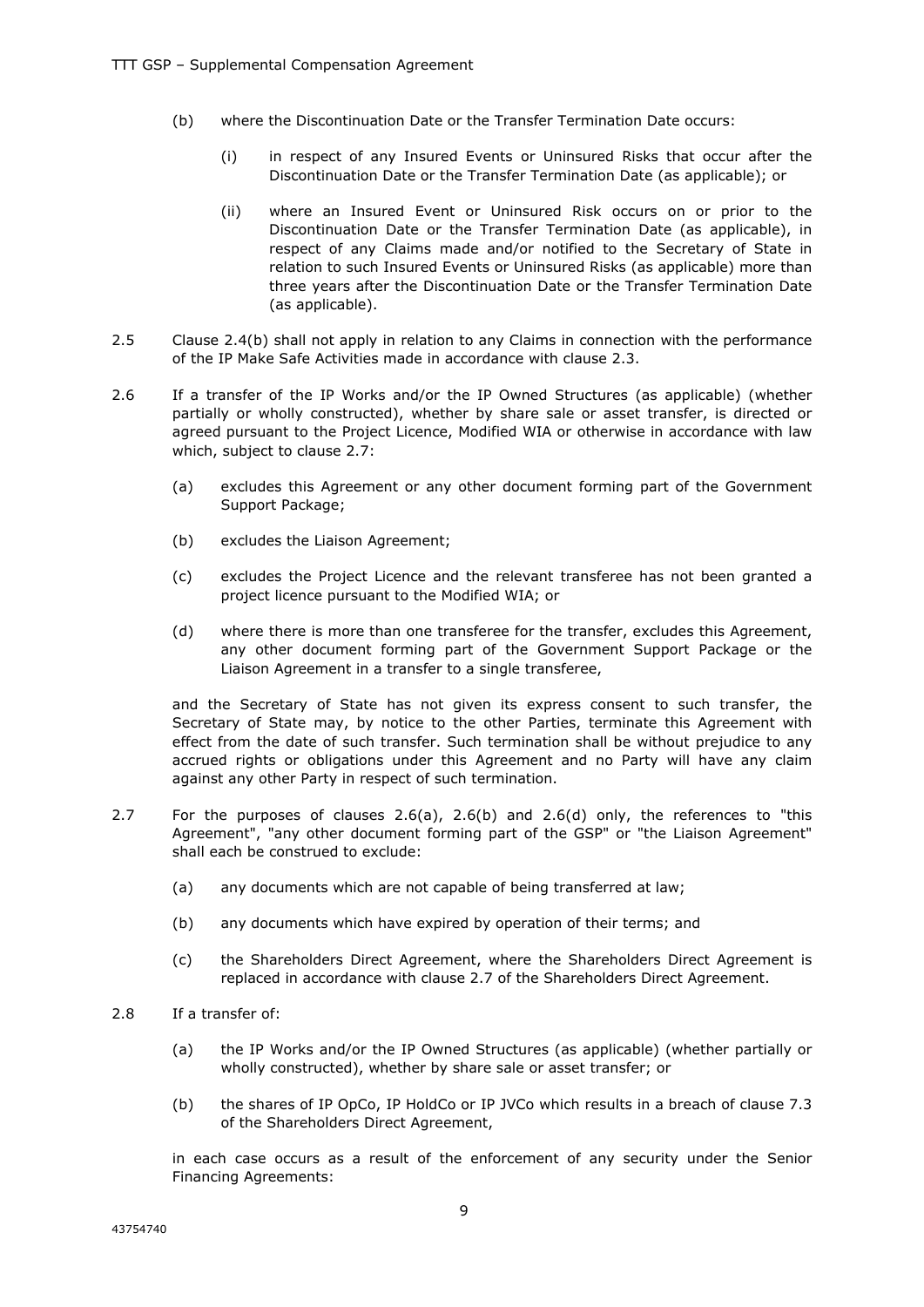- (i) where any document forming part of the Government Support Package which has a counterparty which ceases to be a Holding Company of IP OpCo has not been transferred to an equivalent Holding Company of IP OpCo (an **"Equivalent Holding Company"**);
- (ii) where the transferee, any Equivalent Holding Company or any shareholder of any Equivalent Holding Company has not entered a Deed of Adherence or a replacement Shareholders Direct Agreement in a form satisfactory to the Secretary of State;
- (iii) where the transferee, any Equivalent Holding Company or any shareholder of any Equivalent Holding Company is an Unsuitable Party;
- (iv) where the financing arrangements following such transfer are not substantially equivalent to the existing financing arrangements or are less favourable to the Secretary of State;
- (v) where the transferee, any Equivalent Holding Company or any shareholder of any Equivalent Holding Company is not resident in the United Kingdom for tax purposes; or
- (vi) where the corporate ownership structure of IP OpCo is not equivalent to the corporate structure of IP OpCo at Licence Award as referenced in clause 7.3 of the Shareholders Direct Agreement and as contemplated by the terms of the GSP,

and the Secretary of State has not given its express consent to such transfer, the Secretary of State may, by notice to the other Parties, terminate this Agreement with effect from the date of such transfer. Such termination shall be without prejudice to any accrued rights or obligations under this Agreement and no Party will have any claim against any other Party in respect of such termination.

2.9 IP OpCo may only submit a Potential Claim Notification under clause 4.1, an Uninsured Risk Notice under clause 7.1, a Claim in relation to Excess Loss under clause 4.2 and a Claim in relation to Unavailability Loss under clause 7.2 on or after the date on which the Secretary of State has confirmed satisfaction of the GSP Utilisation Condition Precedent in writing in accordance with clause 2.6 of the Contingent Equity Support Agreement.

#### 3. **GENERAL WARRANTIES**

- 3.1 IP OpCo represents and warrants as of Licence Award that:
	- (a) it is validly existing and in good standing under the laws of England and Wales and has the corporate power and authority to execute, deliver and perform its obligations under this Agreement; and
	- (b) the execution, delivery and performance of this Agreement by it have been authorised by all necessary corporate action on its part.

#### 4. **CLAIM NOTIFICATION FOR EXCESS LOSS**

- 4.1 Subject to clause 2.9 and clause 4.5, IP OpCo shall notify the Secretary of State within twenty (20) Business Days upon becoming aware of the occurrence of an Insured Event that, in the reasonable opinion of IP OpCo, may give rise to a Claim for Excess Loss (a **"Potential Claim Notification"**).
- 4.2 Subject to clause 2.9 and following the service of a Potential Claim Notification, IP OpCo shall provide the Secretary of State with the following information in respect of the relevant Insured Event as soon as reasonably practicable: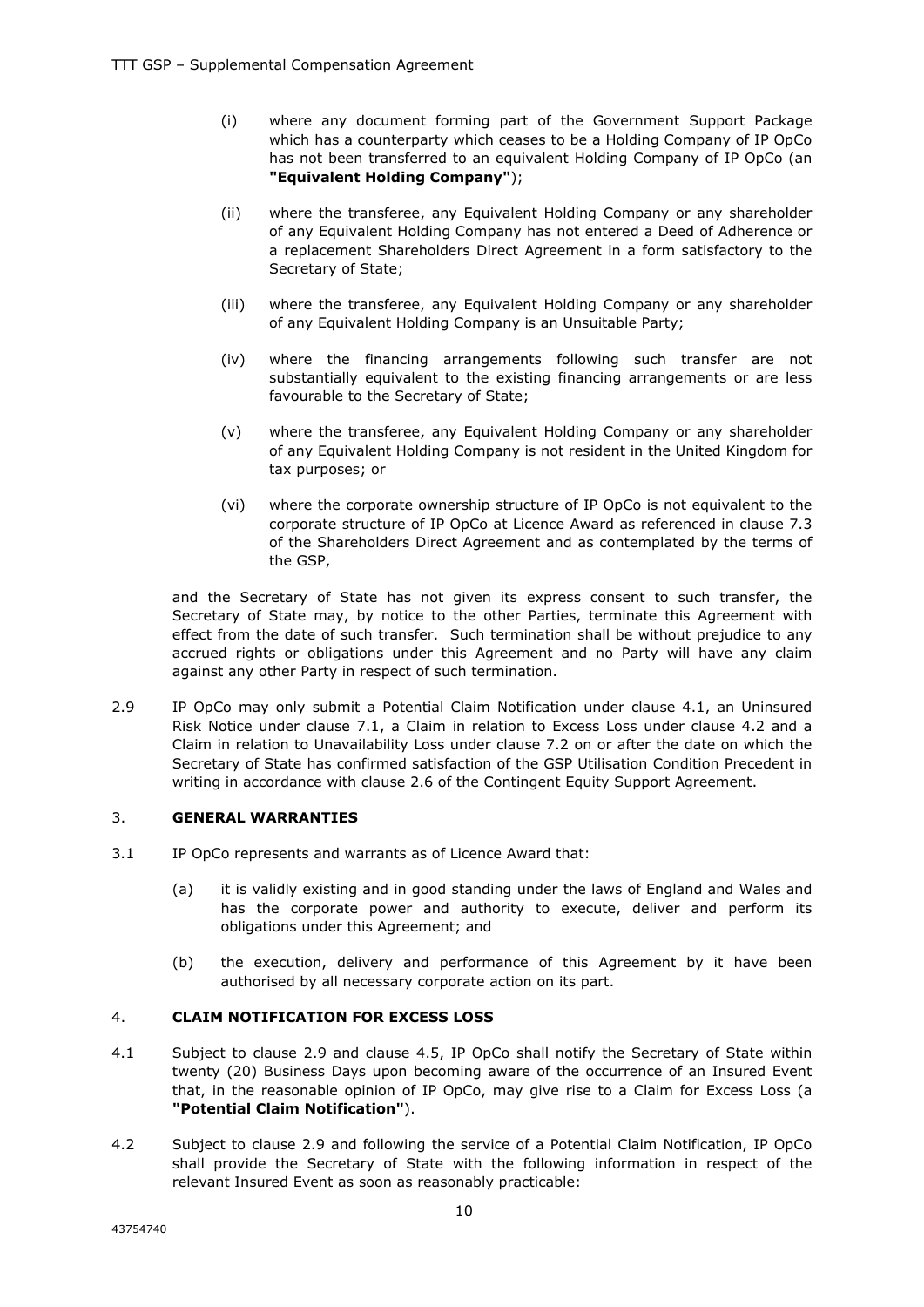- (a) full details of the relevant Insured Event, including the circumstances and timing of the event and the parties involved;
- (b) full details of all expected losses and claims made (or likely to be made) under the Insurances as a result of the relevant Insured Event;
- (c) full details of the Claim for Excess Loss made by IP OpCo to the Secretary of State as a result of the relevant Insured Event;
- (d) a Proposed Claims Payment Schedule in accordance with schedule 3 (*Claims Handling Procedure*) for the Claim for Excess Loss setting out the details of the amounts claimed by the Relevant Parties or any other third party claimants (including the Major APA Parties), including the allocation of any applicable deductible between the claimants;
- (e) all information that IP OpCo or a Relevant Party provides to the Insurers in respect of such Insured Event; and
- (f) all other information in connection with the relevant Insured Event that the Secretary of State reasonably requests.
- 4.3 Within twenty (20) Business Days of receipt by the Secretary of State and IP OpCo of confirmation in writing from the relevant Insurer or Insurers that it has been agreed in writing or determined that the amount for which the Insurers are liable under the relevant Insurances in respect of the relevant Insured Event (but for the application of the Applicable Policy Limit) exceeds the Applicable Policy Limit less the amount of any deductibles applicable to such Insurances in respect of the same Insured Event under the relevant Insurances, IP OpCo shall provide the Secretary of State with:
	- (a) an updated or confirmed Claim for Excess Loss and associated Proposed Claims Payment Schedule;
	- (b) an update of all other information referred to in clause 4.2 in relation to the relevant Insured Event to the extent it has changed; and
	- (c) any further information that the Secretary of State reasonably requests.
- 4.4 Within forty (40) Business Days (or such longer period as agreed between the Parties (acting reasonably)) of receipt by the Secretary of State of the information required pursuant to clause 4.3, the Secretary of State shall notify IP OpCo in writing whether it approves or rejects the relevant Claim (or part thereof) and associated Proposed Claims Payment Schedule.
- 4.5 In relation to an Insured Event that may give rise to a Claim for Excess Loss, if:
	- (a) IP OpCo fails to notify the Secretary of State of such Insured Event in accordance with clause 4.1; and
	- (b) another Relevant Party or a Major APA Party has notified the Secretary of State and IP OpCo within twenty (20) Business Days of becoming aware of the occurrence of such Insured Event,

then IP OpCo shall have a further ten (10) Business Days to serve a Potential Claim Notification under clause 4.1.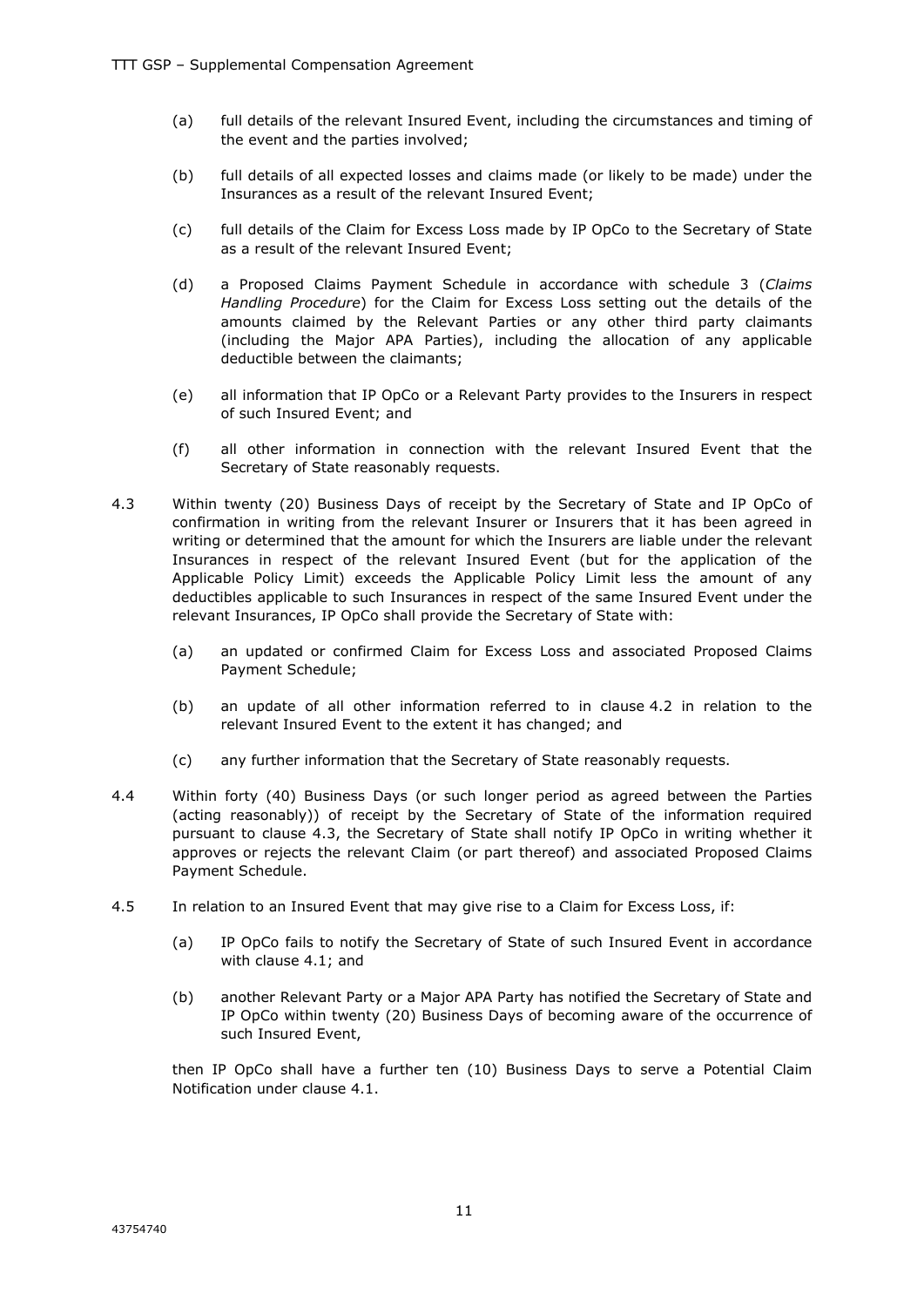#### 5. **EXCESS LOSS COMPENSATION**

- 5.1 Where any Relevant Party incurs any Excess Loss as a result of an Insured Event and IP OpCo has made a Claim under clauses 4.2 and 4.3 in relation to such Insured Event, then, subject to:
	- (a) IP OpCo complying (and IP OpCo procuring compliance by the other Relevant Parties) with the terms of clauses 4 (*Claim Notification for Excess Loss*), 13 (*General Insurance Provisions*) and 14 (*No Duplicate Recovery*);
	- (b) clause 5.2, clause 10.3 and clause 11 (*Subrogation*); and
	- (c) the relevant Claim and associated Proposed Claims Payment Schedule being approved by the Secretary of State under clause 4.4 or being otherwise determined under this Agreement,

the Secretary of State shall (subject to the terms set out in this Agreement) pay to IP OpCo in accordance with clause 9 (*Payments of Amounts due to IP OpCo*) an amount equal to the Excess Loss which is the subject of the relevant Claim to the extent approved under clause 4.4 or as otherwise determined under this Agreement.

- 5.2 Subject to clause 5.3, IP OpCo agrees and acknowledges that the Secretary of State has no liability or obligation to pay out a Claim for Excess Loss in accordance with clause 9 (*Payments of Amounts due to IP OpCo*) unless the Insurers have already paid out to IP OpCo and/or the Relevant Parties an amount equal to the amount agreed or determined to be payable in respect of the same Insured Event under the relevant Insurances (and reasonable evidence of such payment has been provided to the Secretary of State).
- 5.3 Where it has been agreed in writing by the Insurer or Insurers or it has been determined under the relevant Insurance that IP OpCo and/or the Relevant Parties shall be paid out an amount equal to the Applicable Policy Limit less the amount of any deductibles applicable to such Insurance in respect of the same Insured Event under the relevant Insurance but the payment (or part thereof) has not been made due to the relevant Insurer being insolvent, such unpaid amount shall be deemed to have been paid by the relevant Insurer for the purposes of clause 5.2.
- 5.4 If the Insurances provide for:
	- (a) costs and expenses recoverable by any claimant from the Insurers; and/or
	- (b) costs and expenses incurred by the Relevant Parties with the consent of the Insurers,

to be payable in addition to the Applicable Policy Limit, the liability of the Secretary of State under this clause 5 for such costs and expenses will be limited to the proportion which the amount payable under this clause 5 (excluding such costs and expenses) bears to the total sum payable under all the Insurances and this clause 5 (excluding such costs and expenses) except to the extent such costs and expenses are recovered from the Insurers.

#### 6. **UNAVAILABILITY NOTICE**

- 6.1 If on any renewal of any Insurance, such Insurance becomes or has become Unavailable in respect of a risk relating to the IP Works previously covered by such Insurance, then IP OpCo shall:
	- (a) notify the Secretary of State within ten (10) Business Days of IP OpCo becoming aware that such Insurance is Unavailable in respect of such risk (an **"Unavailability Notice"**); and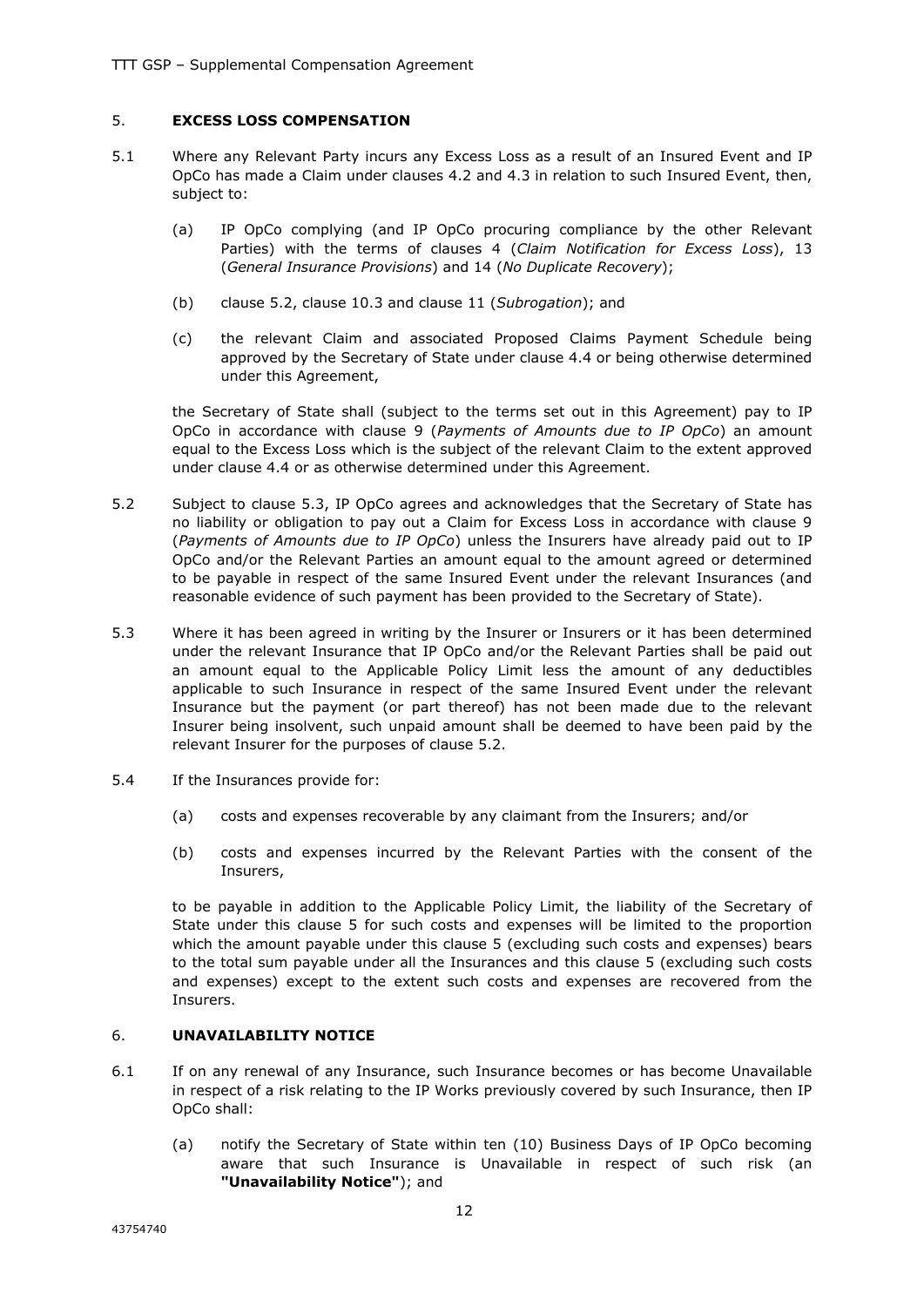- (b) approach the insurance markets on a regular basis, and in any event at least every four months, to establish whether such Insurance remains Unavailable in respect of such risk, in each case keeping the Secretary of State fully informed as to the results of each such approach. As soon as IP OpCo is aware that such Insurance becomes Available in respect of such risk, IP OpCo shall take out and maintain, or procure the taking out and maintenance of, the applicable Insurance in respect of such risk (to be incepted as soon as is reasonably practicable) on the terms set out in the Approved Insurance Schedule.
- 6.2 Where, following delivery by IP OpCo to the Secretary of State of an Unavailability Notice, IP OpCo and the Secretary of State agree, or it is otherwise determined in accordance with the Dispute Resolution Process, that the following conditions have been satisfied, namely that:
	- (a) the relevant Insurance is Unavailable in respect of the relevant risk (an **"Uninsured Risk"**);
	- (b) the Insurance has not become Unavailable in respect of the Uninsured Risk as a result of any criminal activity, fraud or wilful default by IP OpCo; and
	- (c) it has been reasonably demonstrated that a prudent board of directors of a company engaged in the delivery of significant infrastructure assets within the United Kingdom (but without the overriding statutory rights and duties of IP OpCo as a designated infrastructure provider) would in similar circumstances, acting reasonably and in the best interests of the company, resolve to cease to operate such business as a result of that Insurance becoming Unavailable in respect of the relevant risk, taking into account inter alia (and without limitation) the likelihood that the risk that is no longer covered by the Insurance occurring (if it has not already occurred), the financial consequences for such company if such Uninsured Risk did occur (or has occurred) and other mitigants against such consequences which may be available,

then the Secretary of State shall provide notice in writing to IP OpCo within ten (10) Business Days of such agreement or determination confirming satisfaction of the conditions referred to in this clause 6.2 (an **"Unavailability Confirmation Notice"**).

#### 7. **CLAIM NOTIFICATION FOR AN UNINSURED RISK AND UNAVAILABILITY LOSS**

- 7.1 Subject to clause 2.9 and clause 7.4, following the issue of an Unavailability Confirmation Notice, on the occurrence of the relevant Uninsured Risk (but only where such Insurance remains Unavailable in respect of the Uninsured Risk at the time of such occurrence or, where it is Available at such time, IP OpCo has complied in full with its obligation under clause 6.1(b) but has not taken out such Insurance as at that date), IP OpCo shall notify the Secretary of State in writing within twenty (20) Business Days of IP OpCo becoming aware of the occurrence of such Uninsured Risk (**"Uninsured Risk Notice"**).
- 7.2 Subject to clause 2.9 and following the service of an Uninsured Risk Notice, IP OpCo shall provide the Secretary of State with the following information in respect of the occurrence of the relevant Uninsured Risk as soon as reasonable practicable:
	- (a) full details of the occurrence of the relevant Uninsured Risk, including the circumstances and timing of the event and the parties involved;
	- (b) full details of the Claim for Unavailability Loss made by IP OpCo to the Secretary of State as a result of the relevant Uninsured Risk;
	- (c) a Proposed Claims Payment Schedule in accordance with schedule 3 (*Claims Handling Procedure*) for the Claim for Unavailability Loss setting out the details of the amounts claimed by the Relevant Parties or any other third party claimants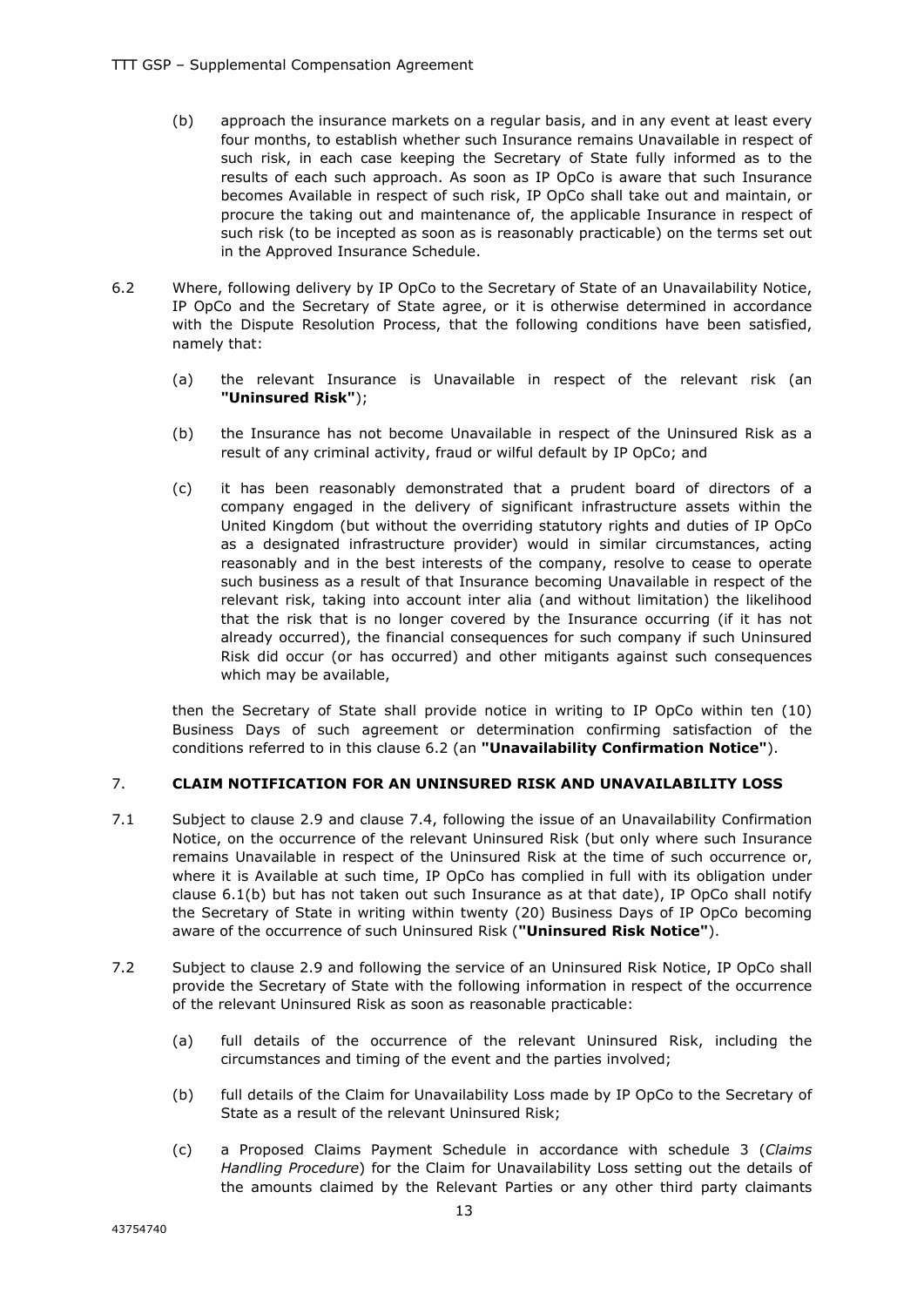(including the Major APA Parties), including the allocation of any applicable deductible between the claimants;

- (d) all information that IP OpCo or a Relevant Party would be obliged to provide to the Insurers if the relevant Insurances remained Available; and
- (e) all other information in connection with the occurrence of the relevant Uninsured Risk that the Secretary of State reasonably requests.
- 7.3 Within sixty (60) Business Days (or such longer period as agreed between the Parties (acting reasonably)) of receipt by the Secretary of State of the Claim in respect of the occurrence of an Uninsured Risk, including all information referred to in clause 7.2, the Secretary of State shall notify IP OpCo in writing whether it approves or rejects the relevant Claim (or part thereof) and associated Proposed Claims Payment Schedule.
- 7.4 In relation to an Uninsured Risk, if:
	- (a) IP OpCo fails to notify the Secretary of State of such Uninsured Risk in accordance with clause 7.1; and
	- (b) another Relevant Party or a Major APA Party has notified the Secretary of State and IP OpCo within twenty (20) Business Days of becoming aware of the occurrence of such Uninsured Risk,

then IP OpCo shall have a further ten (10) Business Days to issue an Uninsured Risk Notice under clause 7.1.

#### 8. **UNAVAILABILITY LOSS COMPENSATION**

- 8.1 On receipt of the Claim for Unavailability Loss under clause 7.2, the Secretary of State shall (subject to the terms set out in this Agreement) pay to IP OpCo in accordance with clause 9 (*Payments of Amounts due to IP OpCo*) an amount equal to the Unavailability Loss which is the subject of the relevant Claim to the extent approved under clause 7.3 or as otherwise determined under this Agreement, subject to:
	- (a) IP OpCo complying and procuring compliance by the other Relevant Parties with the terms of clauses 6 (*Unavailability Notice*) to 8 (*Unavailability Loss compensation*) (inclusive), 13 (*General Insurance Provisions*) and 14 (*No Duplicate Recovery*);
	- (b) the terms of clauses 8.2, 8.3, 10.3 and 11 (*Subrogation*); and
	- (c) the relevant Claim and associated Proposed Claims Payment Schedule being approved by the Secretary of State under clause 7.3 or being otherwise determined under this Agreement.
- 8.2 The Secretary of State shall be entitled to raise any defences to any Claim for payment of any Unavailability Loss which the applicable Insurer(s) would have been entitled to raise (whether pursuant to the applicable Insurance or generally at law), had the relevant Insurances not been Unavailable.
- 8.3 IP OpCo shall not be entitled to recover and the Secretary of State shall not be obliged to pay the first £50 million (Indexed) in aggregate of all Unavailability Loss.
- 8.4 Where an Insurance continues to be Available but there is a reduction in the relevant policy indemnity limit below the Applicable Policy Limit that does not constitute a material adverse change in the level of cover under such Insurance, IP OpCo shall take out and maintain such Insurance on the terms Available. Where this clause applies, any Excess Loss shall be determined by reference to such reduced Applicable Policy Limit.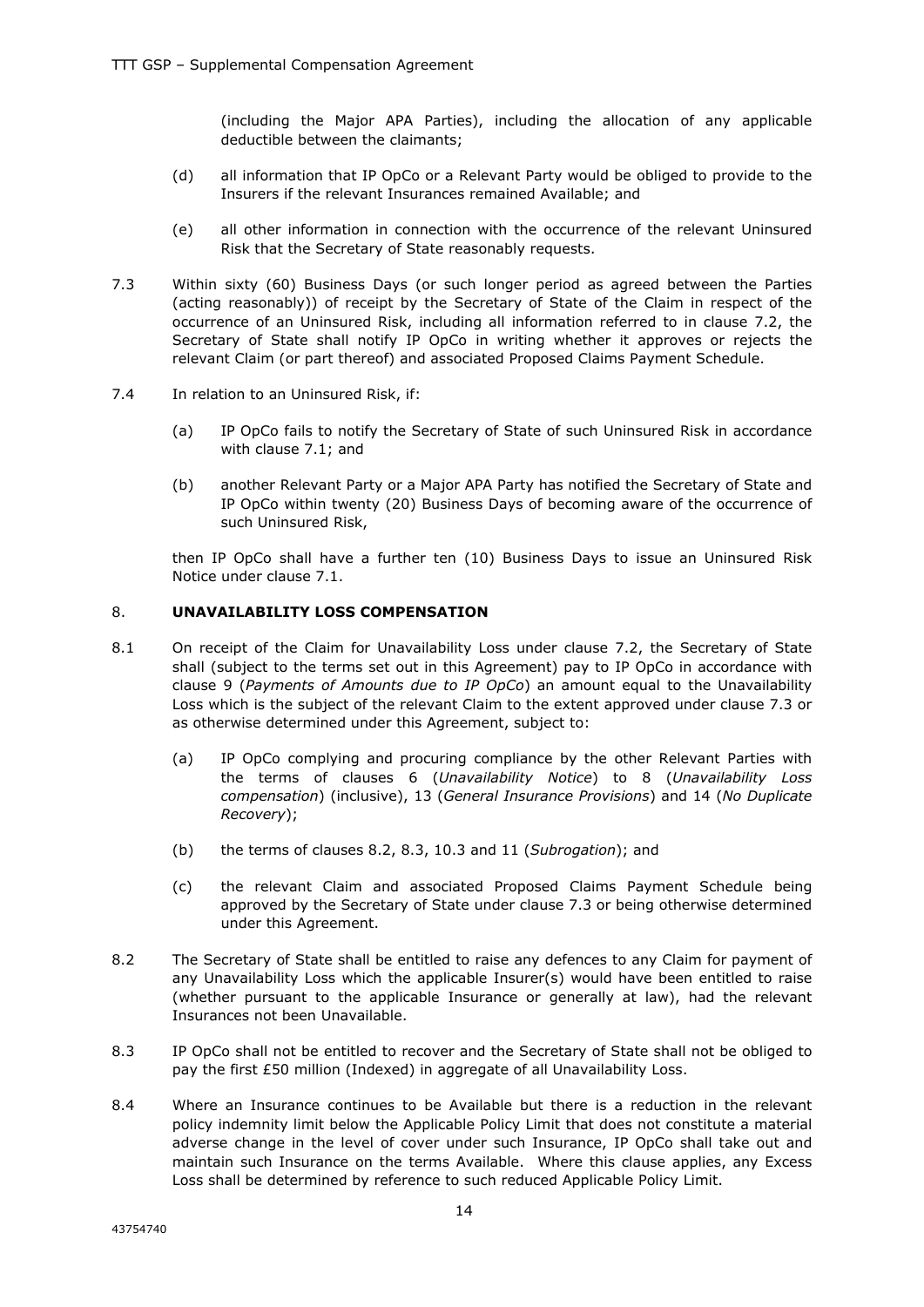- 8.5 IP OpCo shall not be required to take out any Insurance to the extent that it is Unavailable.
- 8.6 Where any criminal activity, fraud or wilful default by a Relevant Party other than IP OpCo causes an Insurance to become Unavailable in respect of a risk relating to the IP Works previously covered by such Insurance, any loss suffered by that Relevant Party is excluded from any claim for Unavailability Loss in relation to such risk.

#### 9. **PAYMENT OF AMOUNTS DUE TO IP OPCO**

- 9.1 Subject to clauses 5 (*Excess Loss compensation*), 8 (*Unavailability Loss compensation*) and 13.3(d) and the remainder of this clause 9, the Secretary of State agrees to pay (and/or procure the payment of) in accordance with the Final Claims Payment Schedule any amounts referred to in clause 5.1 and/or clause 8.1 in relation to a Claim following the earlier of:
	- (a) the Secretary of State having approved in writing the relevant Claim (or part thereof) and the Proposed Claims Payment Schedule in accordance with clause 4.4 or 7.3 (as applicable) or the Parties otherwise reach an agreement in relation to the relevant Claim pursuant to paragraphs 1 or 2 of schedule 2 (*Dispute Resolution Procedure*); or
	- (b) where paragraph 3 (*Independent Adjudication*) of Schedule 2 (*Dispute Resolution Process*) of this Agreement applies:
		- (i) if either Party has served the Notice and referred a Dispute to the English courts for determination within the given timeframes pursuant to paragraph 3.2 of Schedule 2 (*Dispute Resolution Process*), judgment having been obtained from the English courts and any subsisting rights of appeal having been exhausted or waived by the other Party; or
		- (ii) if no such Notice has been served pursuant to paragraph 3.2 of Schedule 2 (*Dispute Resolution Process*) by the expiry of the twenty (20) Business Day period referred to therein, the delivery of the decision of the Adjudicator; or
		- (iii) if a Notice has been served but a Dispute has not been referred to the English courts within the given timeframe pursuant to paragraph 3.2 of Schedule 2 (*Dispute Resolution Process*), the expiry of the 90 Business Day Period; or
	- (c) where paragraph 3 (*Independent Adjudication*) of Schedule 2 (*Dispute Resolution Process*) of this Agreement does not apply, judgment having been obtained from a court of competent jurisdiction in relation to the Claim and any subsisting rights of appeal having been exhausted or waived by the Secretary of State.
- 9.2 Subject to clauses 9.3, 9.4 and 9.5, all payments to be made by the Secretary of State pursuant to this clause 9 shall be made by bank transfer to such bank account as may be nominated by IP OpCo from time to time.
- 9.3 Subject to clause 9.4 and 9.5, the Secretary of State may, in its sole discretion, apply any payment in respect of the Compensation Obligations either:
	- (a) in discharging the liability giving rise to the relevant Claim in accordance with the Final Claims Payment Schedule for the relevant Claim, provided that the aggregate of all such payments shall not exceed the amount of the Claim approved by the Secretary of State or otherwise determined less any applicable deductible; or
	- (b) in making payment to IP OpCo,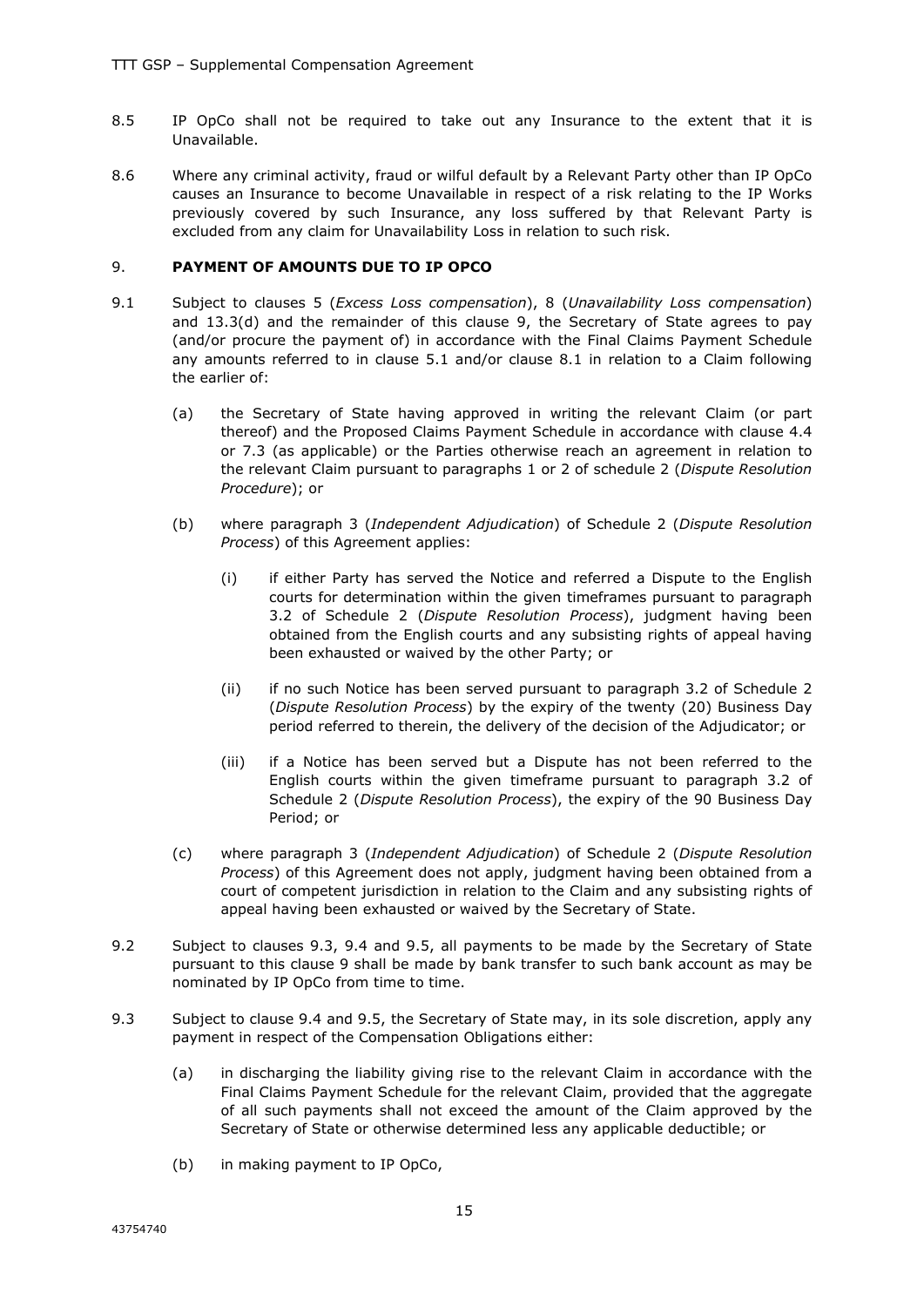and it is understood and agreed that any such payment by the Secretary of State in discharging the liability that gave rise to the Claim shall (to the extent of such payment) absolve the Secretary of State from any obligation to make any such payments to IP OpCo or its receiver, assignees or successors.

- 9.4 Subject to clause 9.5, in the event that a Relevant Party which has suffered an Excess Loss or an Unavailability Loss (as applicable) or a Major APA Party submits a request in writing to the Secretary of State to make a payment in respect of the Compensation Obligations to the applicable Major APA Party or Relevant Party directly in discharge of the liability giving rise to the relevant Claim, in deciding whether to exercise its discretion to make a payment to such Major APA Party or Relevant Party (as applicable) in accordance with clause 9.3, the Secretary of State will have regard to the reasons provided by the Major APA Party or Relevant Party (as applicable) for such payment to be paid directly.
- 9.5 During any period when IP OpCo is in Special Administration or a Rating Event subsists and IP OpCo or a Major APA Party has notified the Secretary of State of such Special Administration or such Rating Event (as applicable), the Secretary of State shall apply any payment in respect of the Compensation Obligations to discharge the liability giving rise to the relevant Claim to the extent that such liability is owed to a Major APA Party by making such payments to the relevant Major APA Party in accordance with the Final Claims Payment Schedule for the relevant Claim and it is understood and agreed that:
	- (a) the aggregate of all such payments shall not exceed the amount of the Claim approved by the Secretary of State or otherwise determined less any applicable deductible; and
	- (b) any such payment by the Secretary of State in discharging the liability that gave rise to the relevant Claim shall (to the extent of such payment) absolve the Secretary of State from any obligation to make any such payments to IP OpCo, the relevant Major APA Party or their respective receivers, assignees or successors.
- 9.6 Where the Insurers make any interim payment in respect of a Claim and the Secretary of State acknowledges in writing that an Excess Loss has arisen as a result of the Claim, the Secretary of State agrees to act reasonably in deciding whether also to make any interim payments in respect of such Excess Loss.
- 9.7 Where there is an Unavailability Loss, the Secretary of State agrees to act reasonably in determining whether or not to make any interim payments in respect of such Unavailability Loss.

#### 10. **ADJUSTMENT TO COVER FOLLOWING FAILURE EVENT**

- 10.1 If at any time a Failure Event has occurred which has not been Remedied or reduced to a Remedy Event (a **"Relevant Failure Event"**), the Secretary of State shall be entitled, at any time prior to such Relevant Failure Event being Remedied or reduced to a Remedy Event, to serve notice on IP OpCo referring to such Relevant Failure Event (an **"Unremedied Failure Event Notice"**).
- 10.2 The Secretary of State may, at any time by notice in writing to IP OpCo, withdraw an Unremedied Failure Event Notice and any Unremedied Failure Event Notice shall be deemed to be withdrawn immediately upon the Relevant Failure Event being Remedied or reduced to a Remedy Event.
- 10.3 If a Claim is made at any time during the period following service of an Unremedied Failure Event Notice and prior to the withdrawal or deemed withdrawal of that Unremedied Failure Event Notice under clause 10.2, the Secretary of State shall not be obliged to pay the first £1.5 million (Indexed) in relation to any Excess Loss or any Unavailability Loss (as applicable) in relation to that Claim.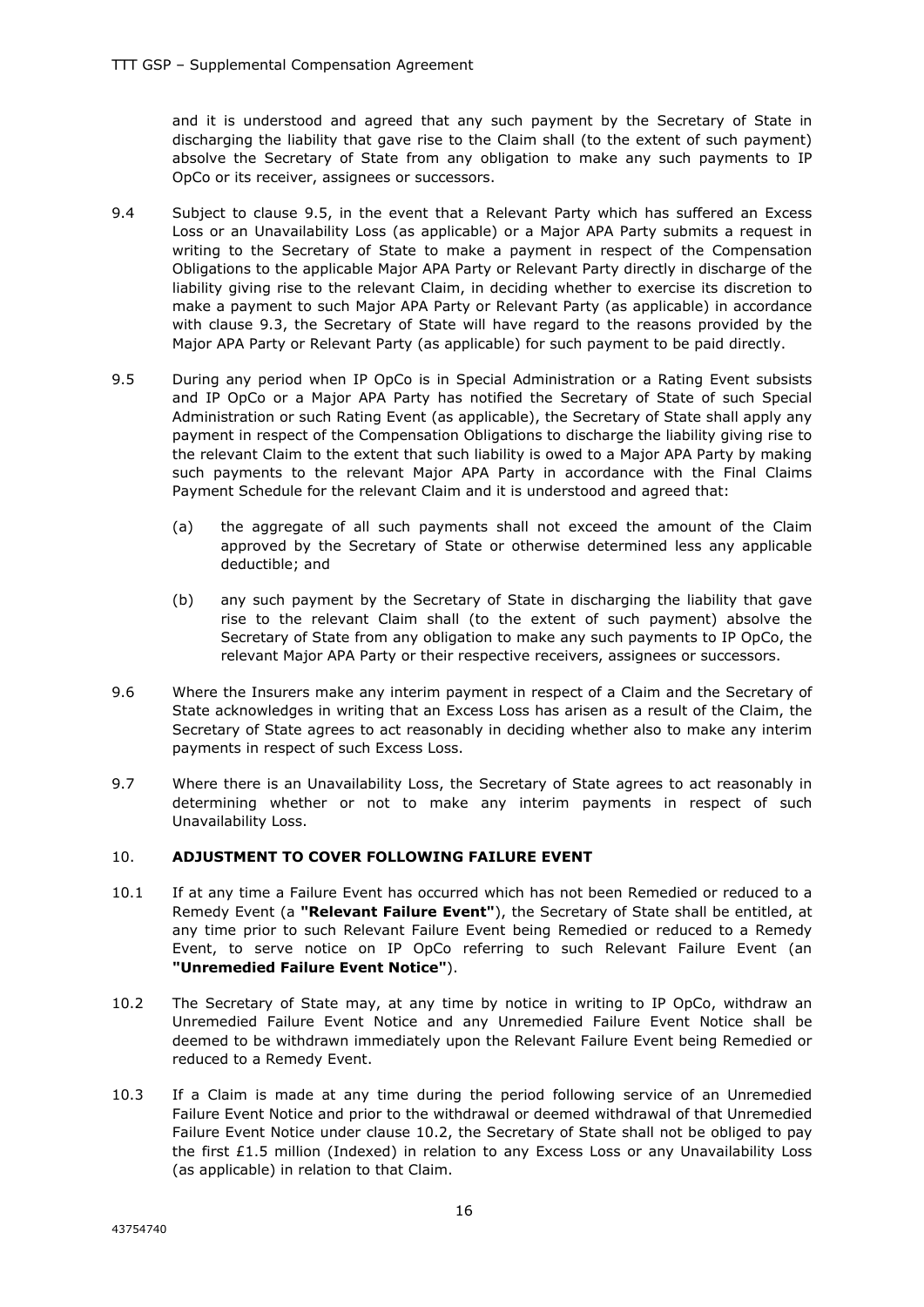#### 11. **SUBROGATION**

- 11.1 Subject to clause 11.2, upon satisfaction in full of the Secretary of State's obligations to discharge an Excess Loss or an Unavailability Loss, the Secretary of State shall be subrogated to IP OpCo's rights (and IP OpCo shall procure that the Secretary of State is subrogated to the rights of the other Relevant Parties) in respect of the rights of any or all of them against sub-contractors and other third parties (**"Subrogated Rights"**) in relation to the Insured Event or Uninsured Risk that has given rise to the relevant Excess Loss or Unavailability Loss as the case may be. IP OpCo acknowledges (and shall procure that the other Relevant Parties acknowledge) the subrogation rights of the Secretary of State under such circumstances and agrees to execute (and to procure that the other Relevant Parties execute) such further and other documents as the Secretary of State may reasonably request in order to evidence and/or confirm such Subrogated Rights.
- 11.2 The Secretary of State agrees that it will not exercise or enforce any of its rights of subrogation that it may have against any of the Relevant Parties arising as a result an Insured Event or Uninsured Risk.

#### 12. **NON-VITIATION**

IP OpCo shall procure that each Insurance includes market standard non-vitiation provisions in form and substance satisfactory to the Secretary of State (acting reasonably).

#### 13. **GENERAL INSURANCE PROVISIONS**

#### 13.1 **Insurances**

- (a) Without prejudice and subject to clauses 6 (*Unavailability Notice*) to 8 (*Unavailability Loss compensation*) (inclusive), IP OpCo will procure that all Insurances are taken out and maintained in full force and effect until the later of the Expiry Date and the IP Make Safe Activities Completion Date (as applicable) or such other date or dates as may be agreed with the Secretary of State.
- (b) IP OpCo shall ensure that each Insurance shall be placed and maintained through insurers or underwriters of reputable standing with (at the time of placement and any subsequent renewal) a minimum insurer rating of A- or A3 (as applicable) for lead insurers and BBB+ or Baa1 (as applicable) for following insurers from not fewer than two (2) Rating Agencies.

#### 13.2 **Insurance Undertakings**

- (a) IP OpCo undertakes, during the term of this Agreement, to:
	- (i) pay or procure the payment on a timely basis of all premiums and other fees and charges as required by the terms of the Insurances;
	- (ii) subject to clauses 6 (*Unavailability Notice*) to 8 (*Unavailability Loss compensation*) (inclusive) and clause 13.3 (*Renewal of Insurances*), procure that no changes in the Applicable Policy Limits or coverage (including those resulting from extensions or exclusions), shall be made to any Insurance without the prior written consent of the Secretary of State;
	- (iii) provide (or procure that it is provided) to the Secretary of State copies of all policies and other instruments of insurance (including endorsements and, unless unavailable following request to the Insurer, premium receipts) issued from time to time in relation to the Insurances and of all changes requested or effected to the Insurances promptly following their issue or the implementation of relevant changes (as applicable);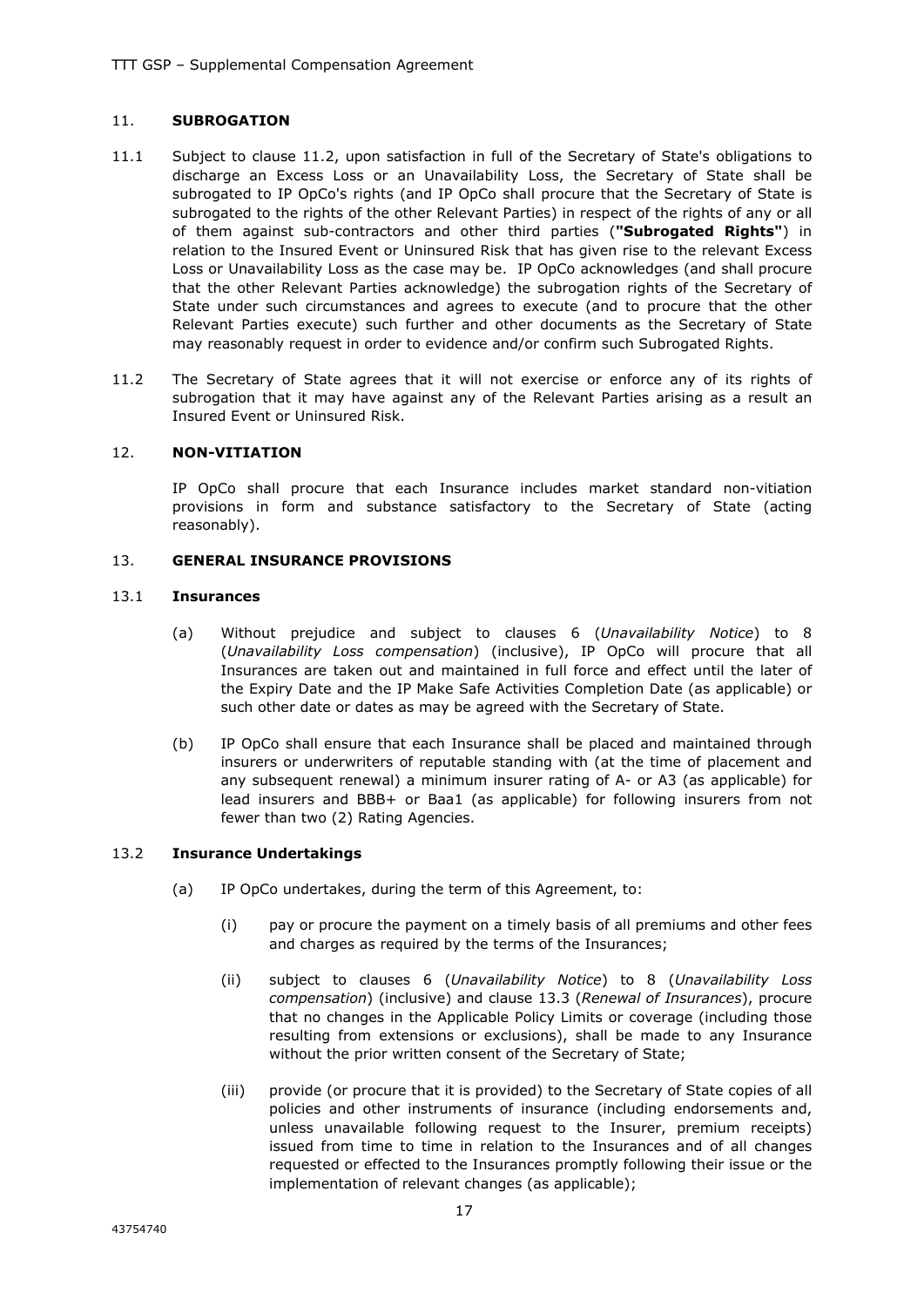- (iv) allow the Secretary of State upon reasonable notice to inspect the originals of all policies (including endorsements) and other instruments of insurance at the offices of IP OpCo; and
- (v) procure that all Insurances, and the procurement thereof, comply at all times with all applicable laws and regulations and that all authorisations required for the purchase and maintenance of the Insurances on the basis provided in this Agreement are obtained and remain valid and applicable.
- (b) IP OpCo on behalf of itself and the other Relevant Parties undertakes, during the term of this Agreement, to:
	- (i) comply or procure compliance at all times with the terms and conditions of all Insurances and take all reasonable action within their respective powers to procure that nothing is at any time done or suffered to be done whereby any Insurance may be impaired, suspended or rendered void or voidable in whole or in part, or any claim under any Insurance becomes uncollectable in full;
	- (ii) take or procure the taking of reasonable risk management and risk control measures in relation to the Project as a prudent entity engaged in a similar function on a comparable project would take, provided that the Relevant Parties shall not be required to take or procure the taking of any such actions if they are unable to procure any relevant Insurance required as a result of taking such measures or steps in accordance with the provisions of this clause 13;
	- (iii) take or procure the taking of all reasonable and practicable steps to preserve and enforce its rights of Recovery and, at the cost of the Secretary of State, to do and permit to be done all such other acts and things as may be necessary or reasonably required by the Secretary of State in the interests of any rights or remedies or of obtaining relief or indemnity, from a party other than IP OpCo or the other Relevant Parties; and
	- (iv) disclose to the Secretary of State all information that the Relevant Parties are obliged to disclose to the Insurers and, where there are no relevant insurers, all information of which the Relevant Parties are aware that could reasonably be foreseen to be material to the Secretary of State's decision to provide support under this Agreement and the costs charged for such support (including, without limitation, notice of any material change in circumstances).

#### 13.3 **Renewal of Insurances**

- (a) IP OpCo shall, no later than the date falling thirty five (35) Business Days prior to the renewal or expiry date in respect of each Insurance, deliver to the Secretary of State a notice stating an outline of the IP OpCo's proposals as to:
	- (i) the changes (if any) since the date of this Agreement or, if later, the previous Renewal Date (as defined below) with regard to each such Insurance in the risks or liabilities to be insured under such Insurance; and
	- (ii) any proposed changes in the:
		- (A) reinstatement value of all assets required to be insured pursuant to such Insurance on a reinstatement value basis;
		- (B) insured amounts in respect of all other risks required to be insured pursuant to such Insurance;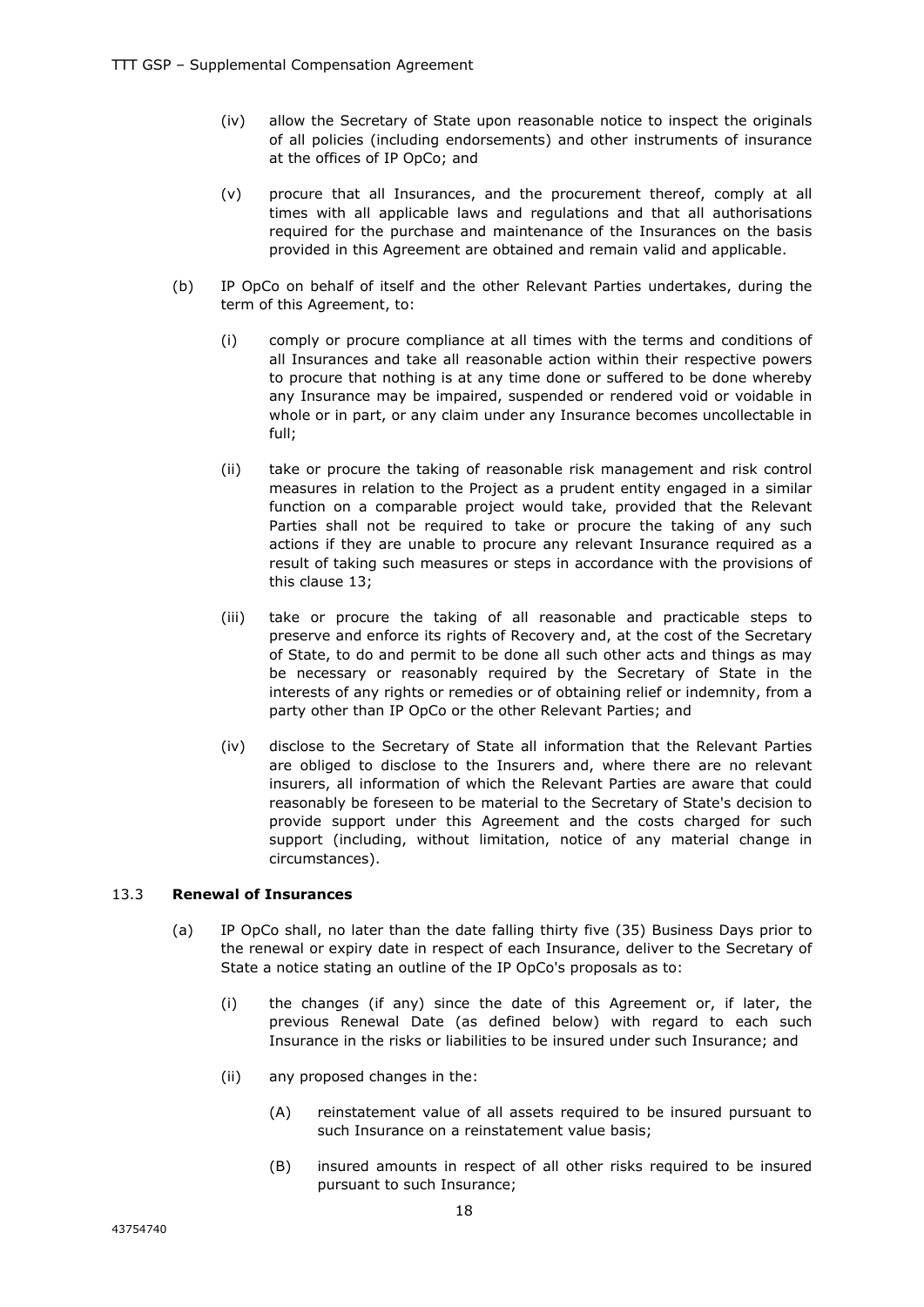- (C) amount of deductibles applicable to such Insurance; and
- (D) Applicable Policy Limit for such Insurance,

in each case, for the period of 12 months (or such other period as may be agreed between IP OpCo and the Secretary of State) (an **"Insurance Period"**) following the renewal or expiry date in respect of the relevant Insurance (the **"Renewal Date"**), together with information showing in reasonable detail how the same are calculated and any other related information required by the Secretary of State; and

(E) the claims experience in respect of such Insurance,

(together, the **"Insurance Proposals"**).

- (b) IP OpCo shall, no later than the date falling fifteen (15) Business Days prior to the renewal or expiry date in respect of each Insurance, deliver to the Secretary of State a notice stating the full details of the Insurance Proposals for the relevant Insurance Period.
- (c) The Secretary of State shall, following receipt of details of the Insurance Proposals in accordance with clauses 13.3(a) and 13.3(b), consider the same and advise IP OpCo within five (5) Business Days of receipt of full details of the Insurance Proposals pursuant to clause 13.3(b) whether or not it agrees with the Insurance Proposals (such agreement not to be unreasonably withheld or delayed), provided that the Secretary of State shall not be entitled to withhold its consent where such Insurances are to be renewed on terms that are consistent with the requirements of the Approved Insurance Schedule.
- (d) If:
	- (i) any Insurance Proposals provided under clause 13.3(a) or clause 13.3(b) are not agreed to in whole or in part by the Secretary of State; or
	- (ii) IP OpCo otherwise amends any of the terms of the Insurances without the consent of the Secretary of State,

IP OpCo may nonetheless place such Insurance on such terms as were specified in such Insurance Proposals or amendment (as applicable), however the Secretary of State shall not be obliged to pay any amount of Excess Loss or any Unavailability Loss to the extent such Excess Loss or Unavailability Loss would not have been incurred but for IP OpCo placing such Insurance on such terms or amending the terms of such Insurance (as applicable).

#### 13.4 **Information**

IP OpCo shall give to the Secretary of State and to the SoS Insurance Adviser such information as to the Insurances (or as to any matter which may be relevant to the Insurances) as the Secretary of State or the SoS Insurance Adviser may, from time to time, reasonably request.

#### 13.5 **Failure to take out Insurances**

If IP OpCo is in breach of its obligations in clauses 13.1 (*Insurances*) and 13.2(a)(i) at any time then, without prejudice to any rights of the Secretary of State however arising and provided that Thames Water has not procured such Insurance pursuant to clause 32.2 of the Interface Agreement, the Secretary of State may pay any premiums required to keep the Insurances in force or itself procure the Insurances and may in either case recover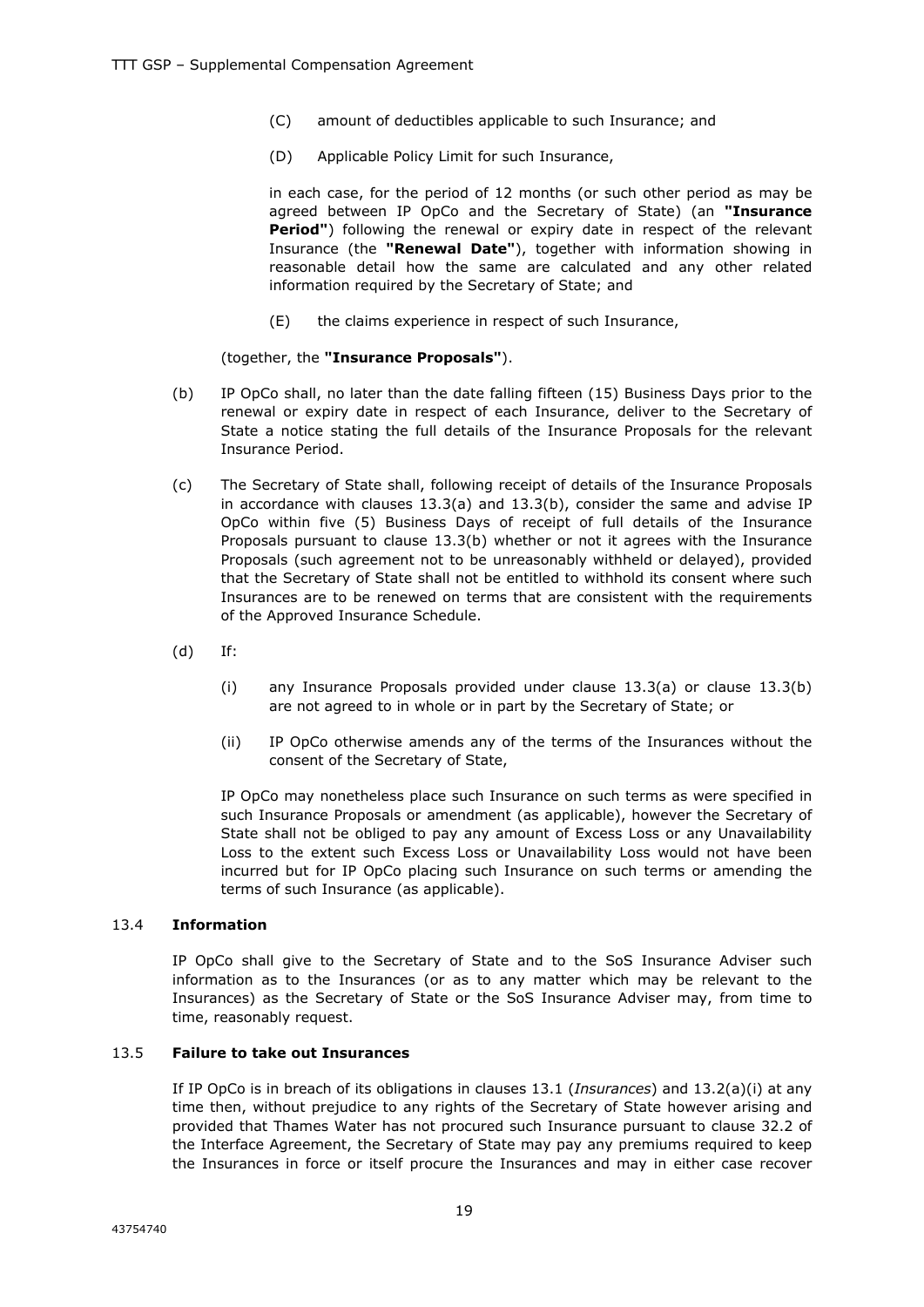any premiums (together with costs incurred by the Secretary of State in connection with the procurement of the Insurances) from IP OpCo on written demand.

#### 13.6 **Utmost good faith**

Without prejudice to the other express obligations of IP OpCo under this Agreement, IP OpCo acknowledges and agrees that it owes a duty of utmost good faith to the Secretary of State as if this contract were a contract of insurance.

#### 13.7 **Lead Insurer Agreement**

IP OpCo shall procure the entry by any party who becomes an Insurer after Licence Award into the Lead Insurer Agreement as a condition of such Insurer's appointment.

#### 14. **NO DUPLICATE RECOVERY**

- 14.1 If IP OpCo (on behalf of itself or any other Relevant Party), has previously made a Claim in respect of which the Secretary of State has paid out and, thereafter, the Relevant Party actually receives a Recovery in relation to that Claim, then IP OpCo shall reimburse the Secretary of State for any Excess Losses or Unavailability Losses paid to IP OpCo either on its own behalf or on behalf of any other Relevant Party by the Secretary of State in relation to that Claim to the extent that the proceeds of any such Recovery by the Relevant Party would cause the Relevant Party to receive a double recovery with respect to the Claim giving rise to the Compensation Obligations.
- 14.2 If IP OpCo has not yet received payment of any Excess Loss or Unavailability Loss pursuant to the Compensation Obligations (or has received part payment only) following a Claim by itself or another Relevant Party and IP OpCo or the other Relevant Party actually receives a Recovery in relation to that Claim prior to receiving payment for the Excess Loss or Unavailability Loss, then the aggregate amount of the Excess Loss or Unavailability Loss (as applicable) for which the Secretary of State shall be liable under this Agreement shall be reduced to the extent that the proceeds of any such Recovery would cause the Relevant Party to receive double recovery with respect to the Claim giving rise to the Compensation Obligations (provided, again, that the amount of any Recovery shall first be credited).

#### 15. **CONDUCT OF PROCEEDINGS**

- 15.1 This clause 15 shall apply where a Claim has been made or is likely to be made as a result of the occurrence of an Insured Event or an Uninsured Risk and any actions or proceedings are brought against any Relevant Party as a result of the relevant Insured Event or an Uninsured Risk.
- 15.2 Subject to clause 15.4 and clause 15.5, the applicable Relevant Party will have the option to assume the defence of any such action or proceeding brought against them, with legal advisers reasonably satisfactory to the Secretary of State, so long as the Secretary of State is satisfied that any such action by the Relevant Parties shall not be prejudicial to the rights or interests of the Secretary of State.
- 15.3 IP OpCo will procure that no Relevant Party shall, without the prior written consent of the Secretary of State, settle or compromise, or consent to the entry of judgment with respect to any action or proceeding to which this clause 15 relates, unless such settlement, compromise or consent either:
	- (a) in relation to Excess Loss only, is in relation to losses and claims made (or likely to be made) under the Insurances in respect of the relevant Insured Event which are less than any Applicable Policy Limit such that no Excess Loss is or will be incurred by reason of such settlement, compromise or consent; or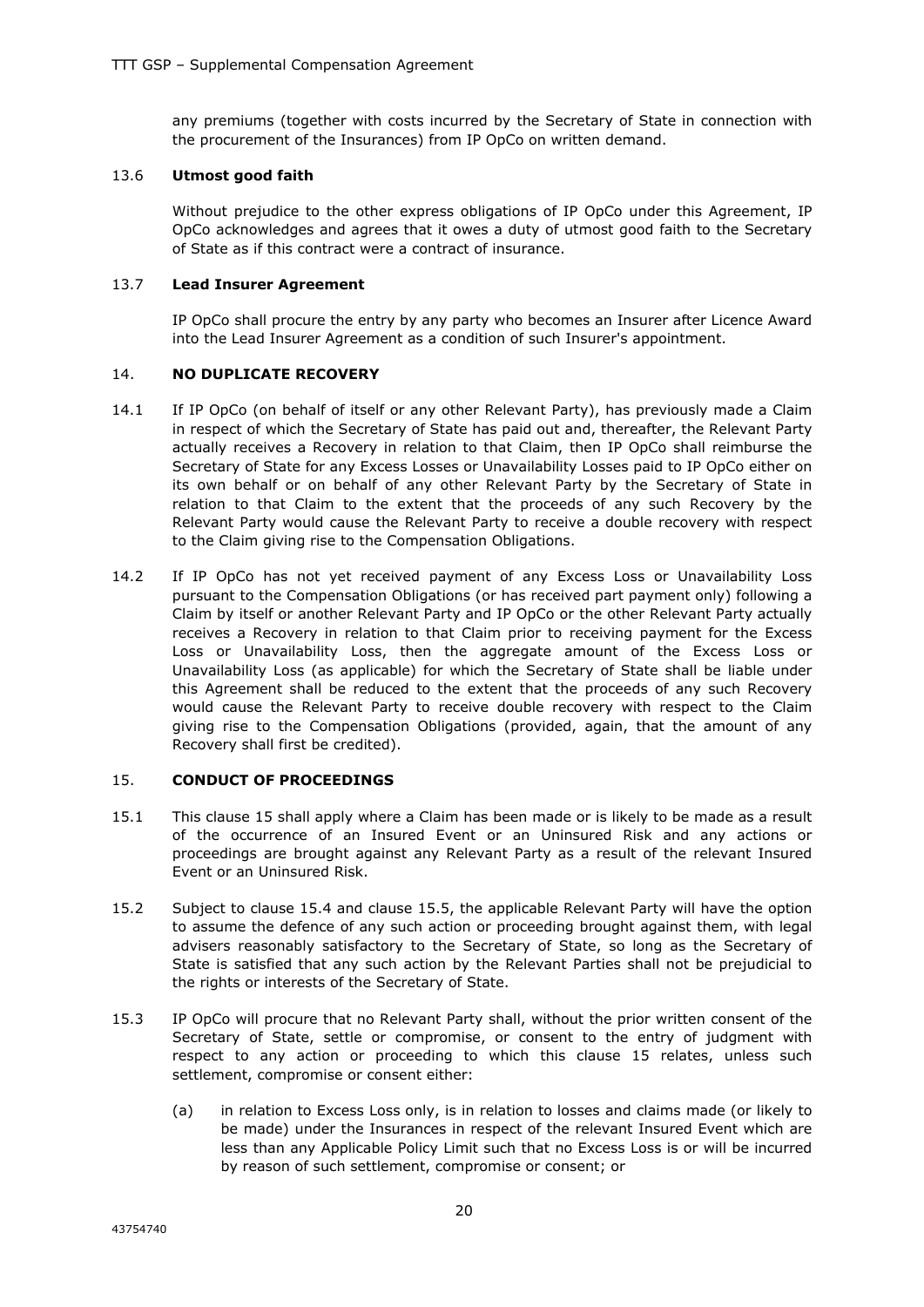- (b) includes an unconditional release of the Secretary of State from all liability arising out of the matters which are the subject to such action or proceeding.
- 15.4 If the named parties to any action or proceeding to which this clause 15 relates include the Relevant Parties, the Insurers and the Secretary of State (or any of them) and the Secretary of State has been advised by counsel that there may be one or more legal defences available to it which are different from or additional to those available to the Relevant Parties or the Insurers, the Relevant Parties shall not have the right to assume the defence of that action or proceeding on behalf of the Secretary of State and the Secretary of State shall have the right to employ separate counsel and to participate in the defence of any action or proceeding brought against it.
- 15.5 IP OpCo undertakes to indemnify the Secretary of State against any loss or liability which the Secretary of State may incur as a consequence of the settlement by any Relevant Party of any action or proceeding effected in connection with the Compensation Obligations:
	- (a) without the written consent of the Secretary of State; or
	- (b) in circumstances where the Relevant Parties have declined to defend such action or proceeding resulting in the Secretary of State being obliged to discharge an Excess Loss or Unavailability Loss.

#### 16. **FEES**

- 16.1 In consideration of the Secretary of State assuming the Compensation Obligations, IP OpCo agrees to pay the Secretary of State:
	- (a) in respect of the Secretary of State's obligations under clause 5 (*Excess Loss compensation*) on Licence Award, a single premium of £34.54 million and thereafter a premium of £400,000 (Indexed) payable annually on the anniversary of Licence Award;
	- (b) in respect of the Secretary of State's obligations under clauses 6 (*Unavailability Notice*) to 8 (*Unavailability Loss compensation*) (inclusive):
		- (i) on Licence Award, an initial arrangement fee of £250,000;
		- (ii) on Licence Award, a commitment fee of £146,575;
		- (iii) for each month or part thereof during any period in which any risk is Unavailable, an amount equal to 1.25 multiplied by the commercial premium monthly rate (adjusted pro rata where such commercial premium rate was not payable on a monthly basis) that applied under the applicable Insurance immediately prior to such risk becoming Unavailable; and
		- (iv) for each period in which any risk is Unavailable, a cover arrangement fee of £100,000 (Indexed).
- 16.2 For each month or part thereof following service of an Unremedied Failure Event Notice until the withdrawal or deemed withdrawal of the relevant Unremedied Failure Event Notice pursuant to clause 10 (*Adjustment to cover following Failure Event*), IP OpCo shall pay to the Secretary of State:
	- (a) an additional premium in respect of the Secretary of State's obligations under clause 5 (*Excess Loss compensation*) of £100,000 (Indexed); and
	- (b) the premium payable pursuant to clause  $16.1(b)(iii)$  increased by 50 per cent.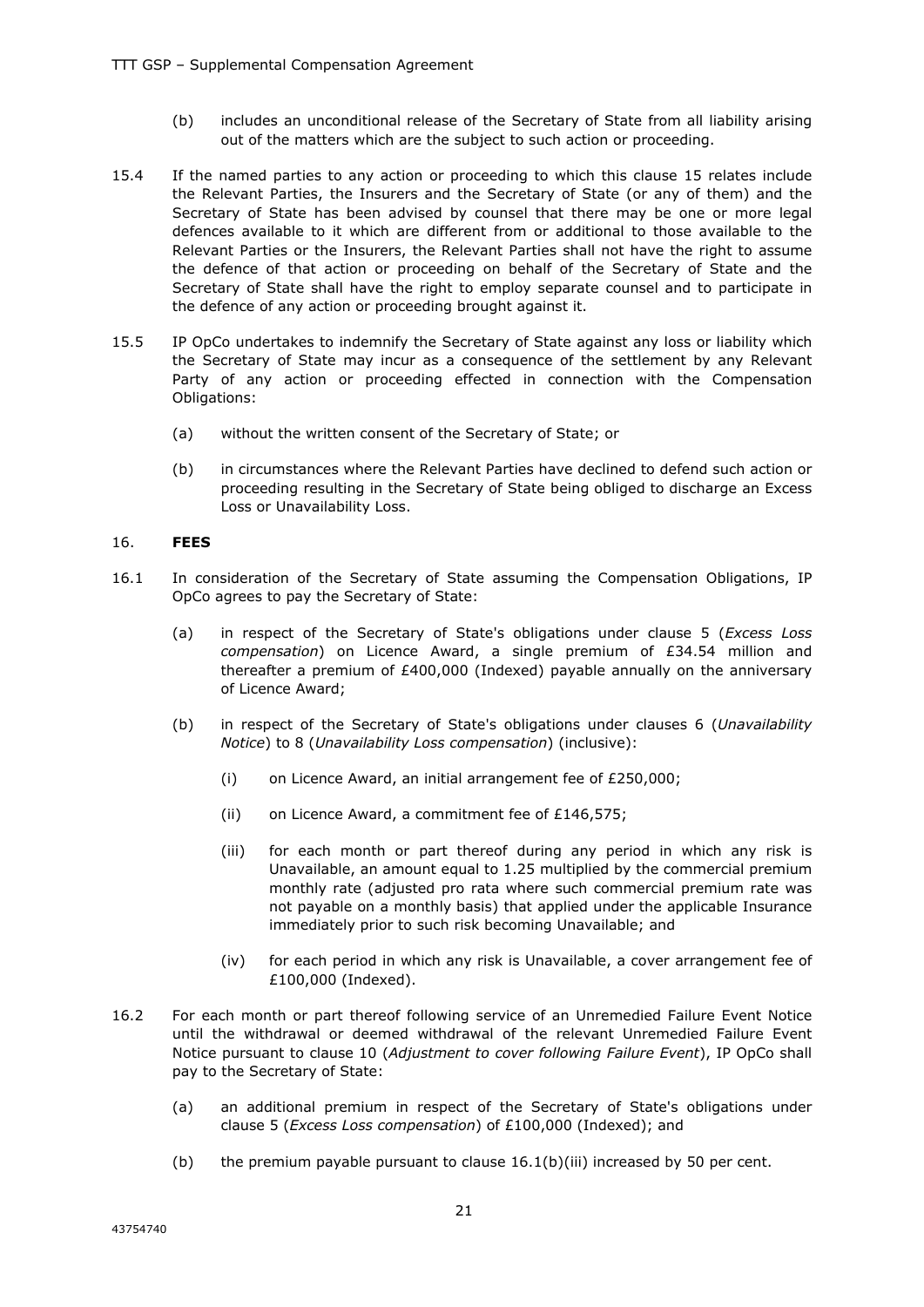- 16.3 If there is any material change in circumstance or other event that enables the Insurers to increase the premiums payable in respect of the Insurances, the Secretary of State shall be entitled to make a comparable adjustment to the fees payable by IP OpCo in accordance with clause 16.1 and 16.2.
- 16.4 All payments to be made by IP OpCo pursuant to this clause 16 shall be made by bank transfer to such bank account as may be nominated by the Secretary of State from time to time.

#### 17. **ACCOUNTS**

IP OpCo shall use reasonable endeavours to procure that the Insurances shall contain provisions to the effect that each Insurer shall submit, or procure the submission of, all such accounts to the Secretary of State in relation to the respective Insurance as the Secretary of State may reasonably require from time to time in connection with the payment of any Excess Losses.

#### 18. **BOOKS AND RECORDS**

- 18.1 IP OpCo shall use reasonable endeavours to procure that the Insurances shall contain provisions to the effect that:
	- (a) each Insurer prepare and maintain (and/or shall procure that there shall be prepared and maintained) full and proper accounts, books and records which record in all material respects all transactions, matters and things under the respective Insurance; and
	- (b) such accounts, books and records shall be open to the inspection of and audit by the Secretary of State and its duly authorised representatives at any time in connection with the payment of any Excess Losses, both during the currency of this Agreement and for so long as there is any exposure or liability (whether actual or potential) under the relevant Insurance or under this Agreement and, in any case, for as long as such accounts, books and records are required to be maintained by statutory and regulatory requirements.
- 18.2 IP OpCo shall use reasonable endeavours to procure that each Insurer instruct its respective employees and/or agents and/or sub-contractors to give all information and explanations to the Secretary of State or its duly authorised representatives in relation to the above matters.

#### 19. **CONFIDENTIALITY AND FREEDOM OF INFORMATION**

#### *Confidentiality*

#### 19.1 **Confidential Information**

Subject to clause 19.2 and clauses 19.6 to 19.15, the Parties shall at all times keep all Confidential Information confidential to the Party receiving it and shall not disclose such Confidential Information to any other person, except with the written authority of each Party to whom the information is confidential.

#### 19.2 **Disclosure of Confidential Information**

A Party shall, without the prior consent of the relevant other Party, be entitled to disclose Confidential Information of that other Party:

(a) that is reasonably required by the Party for the performance of its obligations under the Transaction Documents, including the disclosure of any Confidential Information to any employee, consultant, agent, officer, sub-contractor (of any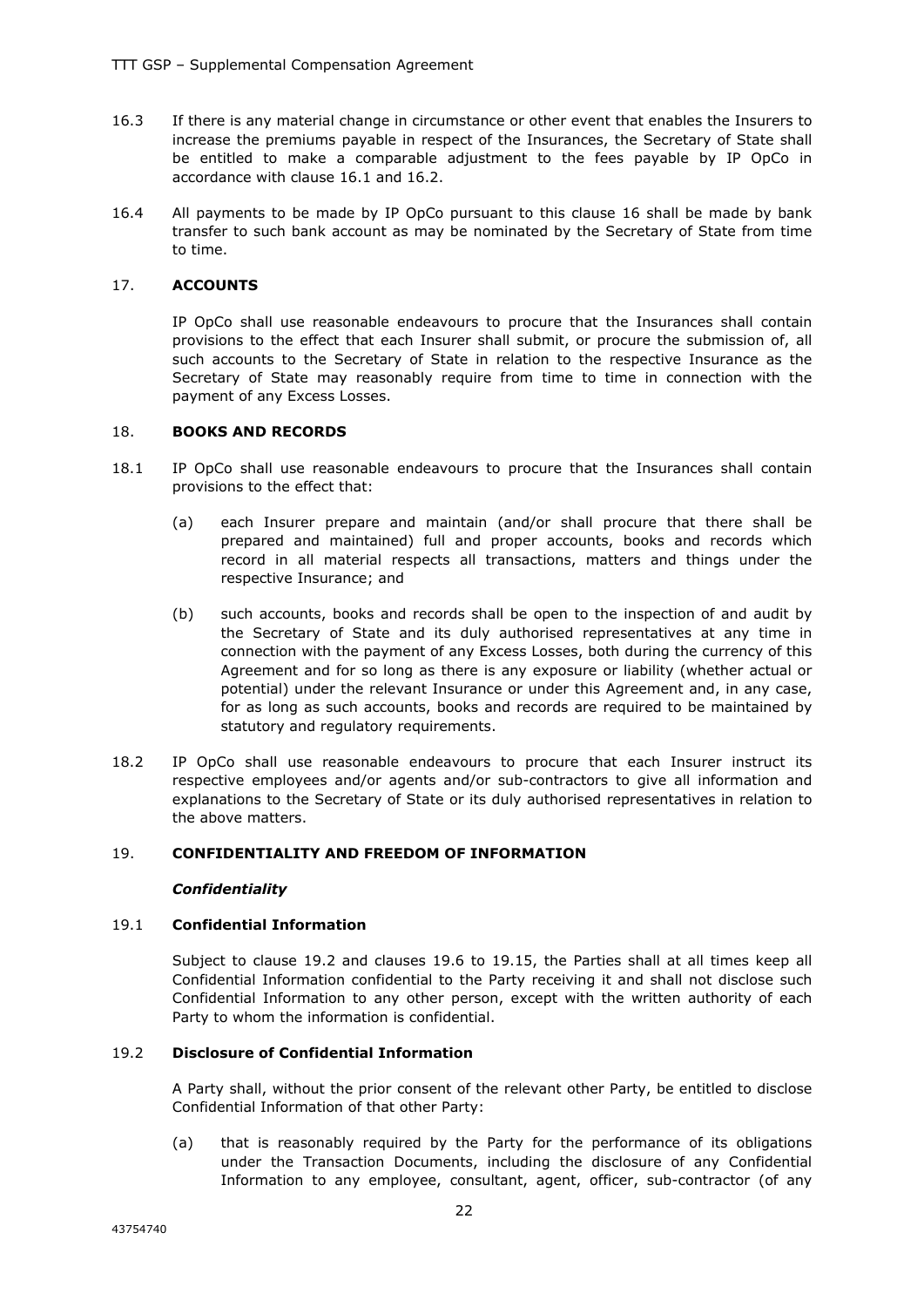tier) or adviser to the extent necessary to enable that Party to perform its obligations under the Transaction Documents;

- (b) to enable a determination to be made under the Dispute Resolution Process;
- (c) to any Secured Creditors or their professional advisers (including any rating agencies, if applicable) or insurance advisers or, where it is proposed that a person should or may provide funds (whether directly or indirectly and whether by loan, equity participation or otherwise) to IP OpCo to enable it to carry out its obligations under the Transaction Documents, to that Person and their advisers but only to the extent reasonably necessary to enable a decision to be taken on the proposal;
- (d) to the extent required by the Water Industry Act or any other applicable law or pursuant to an order of any court of competent jurisdiction, any parliamentary obligation or the rules of any stock exchange or governmental or regulatory authority having the force of law including for the purposes of the National Audit Act 1983, the Comptroller and Auditor General;
- (e) to register or record any authorisations and to effect property registration that may be required; and
- (f) for the purpose of the examination and certification of any Party's accounts;

providing that any such disclosure is made in Good Faith.

19.3 Nothing in this clause 19 shall be deemed to prohibit, prevent or hinder, or render any Party liable for, the disclosure of any information by that Party to the Regulator, the Parliamentary Commissioner for Administration, a Minister of the Crown or any department of the Government of the United Kingdom, the European Commission, Parliament, the Scottish Parliament, the National Assembly of Wales, the Mayor of London, the Greater London Authority or any department or officer of any of them for the purpose of facilitating the carrying out of its functions.

#### 19.4 **Obligations preserved**

Where disclosure is permitted under clause 19.2, other than clauses 19.2(d) and 19.2(e), the Party making such disclosure shall ensure that the recipient of the information is subject to the same obligation of confidentiality as that contained in this Agreement.

#### 19.5 **Exploitation of information**

Subject to use of the information for the purposes expressly contemplated in clauses  $19.2(c)$ ,  $19.2(d)$  and  $19.2(f)$ , no Party shall make use of any information arising out of the Project issued or provided by or on behalf of any Party in connection with the Transaction Documents otherwise than for the purposes of the Transaction Documents, except with the written consent of the Party by whom or on whose behalf the information was provided.

#### *Freedom of Information*

- 19.6 For the purposes of clauses 19.6 to 19.15:
	- (a) **"Request for Information"** shall have the meaning set out in the FOIA or the Environmental Information Regulations as relevant (where the meaning set out for the term "request" shall apply); and
	- (b) **"Information"** has the meaning given under Section 84 of the FOIA.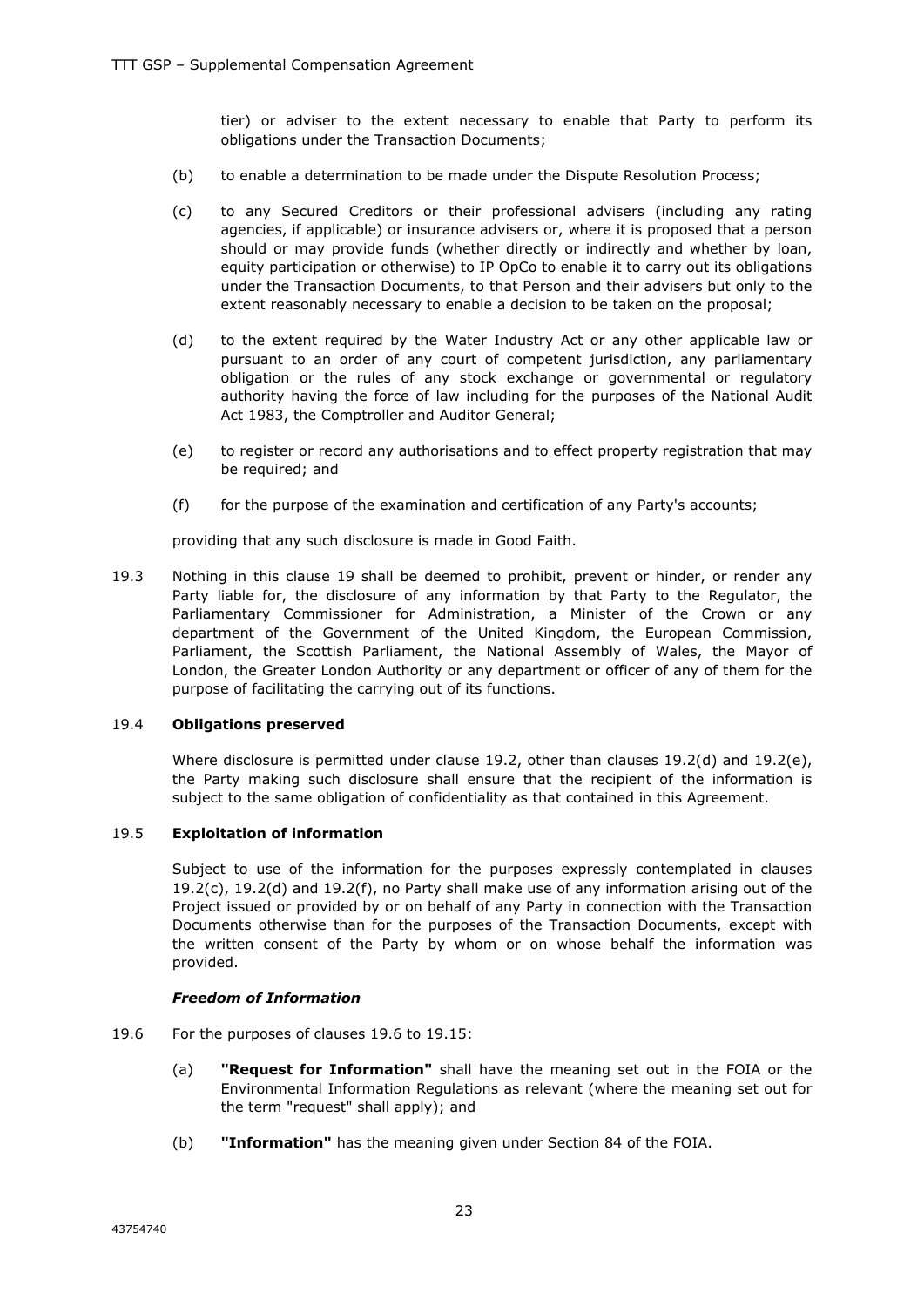- 19.7 The Parties acknowledge that the Secretary of State is, and that IP OpCo may become, subject to the requirements of the FOIA and the Environmental Information Regulations and each Party shall, subject to the remaining provisions of this clause 19, facilitate compliance by each other Party (as the case may be) with its Information disclosure requirements pursuant to the same in the manner provided for in clauses 19.8 to 19.15 (inclusive).
- 19.8 Where a Party (the **"RfI Recipient"**) receives a Request for Information in relation to Information that is confidential to another Party, the RfI Recipient shall provide a copy of such Request for Information to the relevant other Party within two (2) Business Days of receiving the Request for Information.
- 19.9 Within ten (10) Business Days of receiving a Request for Information from the RfI Recipient (or such longer period as the RfI Recipient may specify), the relevant other Party shall provide all necessary assistance as reasonably requested by the RfI Recipient in connection with any such Information, to enable the RfI Recipient to respond to a Request for Information within the time for compliance set out in Section 10 of the FOIA or Regulation 5 of the Environmental Information Regulations.
- 19.10 Following notification under clause 19.8, and up until such time as the relevant other Party has assisted the RfI Recipient in accordance with clause 19.9, the relevant other Party may make representations to the RfI Recipient as to whether:
	- (a) such Information requested should be disclosed and if so, on what basis;
	- (b) such Information may be or is Confidential Information or Commercially Sensitive Information; or
	- (c) further Information should reasonably be provided in order to identify and locate the Information requested,

provided always that, without prejudice to the relevant other Party's rights against the RfI Recipient in respect of any disclosure of Information made otherwise than in accordance with the FOIA, the RfI Recipient shall be responsible for determining:

- (d) whether Information is exempt from disclosure under the FOIA and the Environmental Information Regulations; and
- (e) whether Information is to be disclosed in response to a Request for Information;

in no event shall the relevant other Party respond directly, or allow its sub-contractors to respond directly, to a Request for Information unless expressly authorised to do so by the RfI Recipient.

- 19.11 Subject to clause 19.14, in deciding how to respond to a Request for Information which relates, or may relate, to Confidential Information or Commercially Sensitive Information, the RfI Recipient shall take into account any relevant representations by the relevant other Party in that regard that are made before expiry of the time period referred to in clause 19.9, and the RfI Recipient shall not issue a response to the Request for Information before such date.
- 19.12 If the RfI Recipient decides to respond to a Request for Information which relates, or may relate, to Confidential Information or Commercially Sensitive Information by confirming that it holds Confidential Information or Commercially Sensitive Information and/or by disclosing Confidential Information or Commercially Sensitive Information, it shall notify the relevant other Party of its decision in writing at least three (3) Business Days before issuing such response.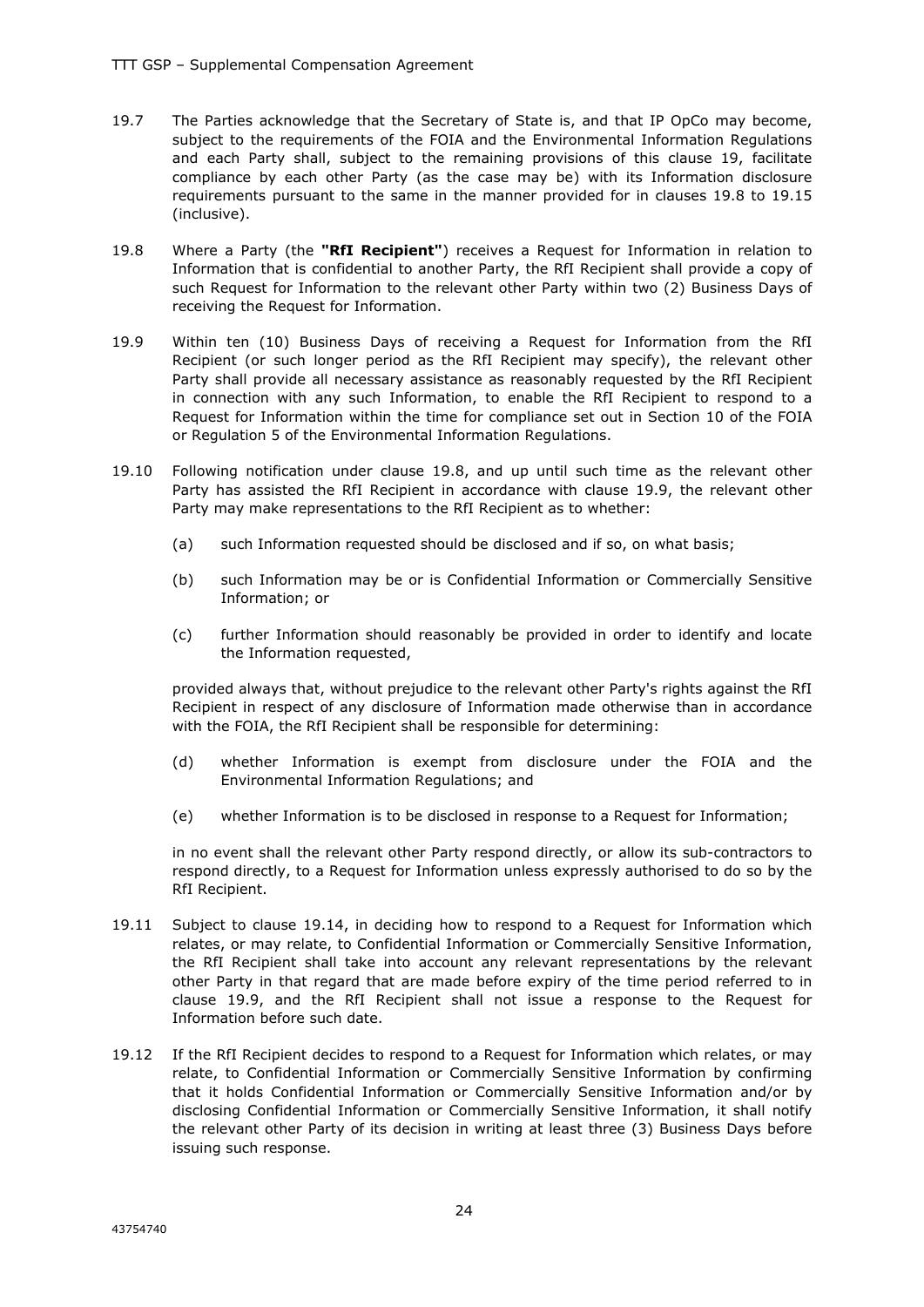- 19.13 In the event of a request from the RfI Recipient pursuant to clause 19.9, the relevant other Party shall as soon as practicable, and in any event within five (5) Business Days of receipt of such request, inform the RfI Recipient of the relevant other Party's estimated costs of complying with the request to the extent these would be recoverable if incurred by the RfI Recipient under Section 12(1) of the FOIA and the Fees Regulations. Where such costs (either on their own or in conjunction with the RfI Recipient's own such costs in respect of such Request for Information) will exceed the appropriate limit referred to in Section 12(1) of the FOIA and as set out in the Fees Regulations the RfI Recipient shall inform the relevant other Party in writing whether or not it still requires the relevant other Party to comply with the request and where it does require the relevant other Party to comply with the request the ten (10) Business Days period for compliance shall be extended by such number of additional days for compliance as the RfI Recipient is entitled to under Section 10 of the FOIA. In such case, the RfI Recipient shall notify the relevant other Party of such additional days as soon as practicable after becoming aware of them and shall reimburse the relevant other Party for such costs as the relevant other Party incurs in complying with the request to the extent it is itself entitled to reimbursement of such costs in accordance with its own FOIA policy from time to time.
- 19.14 The Parties acknowledge that (notwithstanding the other provisions of this clause 19) the RfI Recipient may, acting in accordance with the Department of Constitutional Affairs' Code of Practice on the Discharge of Functions of Public Authorities under Part I of the FOIA and the Code of Practice on the discharge of obligations of public authorities under the Environmental Information Regulations (the **"Codes"**), be obliged under the FOIA, or the Environmental Information Regulations to disclose Information concerning the other Parties or the Project:
	- (a) in certain circumstances without consulting with the relevant other Party; or
	- (b) following consultation with the relevant other Party and having taken their views into account,

provided always that where clause 19.14(a) applies the RfI Recipient shall, in accordance with the recommendations of the Codes, take reasonable steps, where appropriate, to give the relevant other Party notice, or failing that, to draw the disclosure to the attention of the relevant other Party after any disclosure.

19.15 The RfI Recipient shall not be liable for any loss, damage, harm or other detriment suffered by any other Party arising out of any Information being disclosed under the FOIA or Environmental Information Regulations provided the RfI Recipient has complied with clauses 19.6 to 19.15.

#### 20. **NOTICES**

#### 20.1 **Communications in writing**

Any communication to be made under or in connection with this Agreement shall be made in writing.

#### 20.2 **Addresses**

43754740

The address (and the department or officer, if any, for whose attention the communication is to be made) of each Party for any communication or document to be made or delivered is as follows: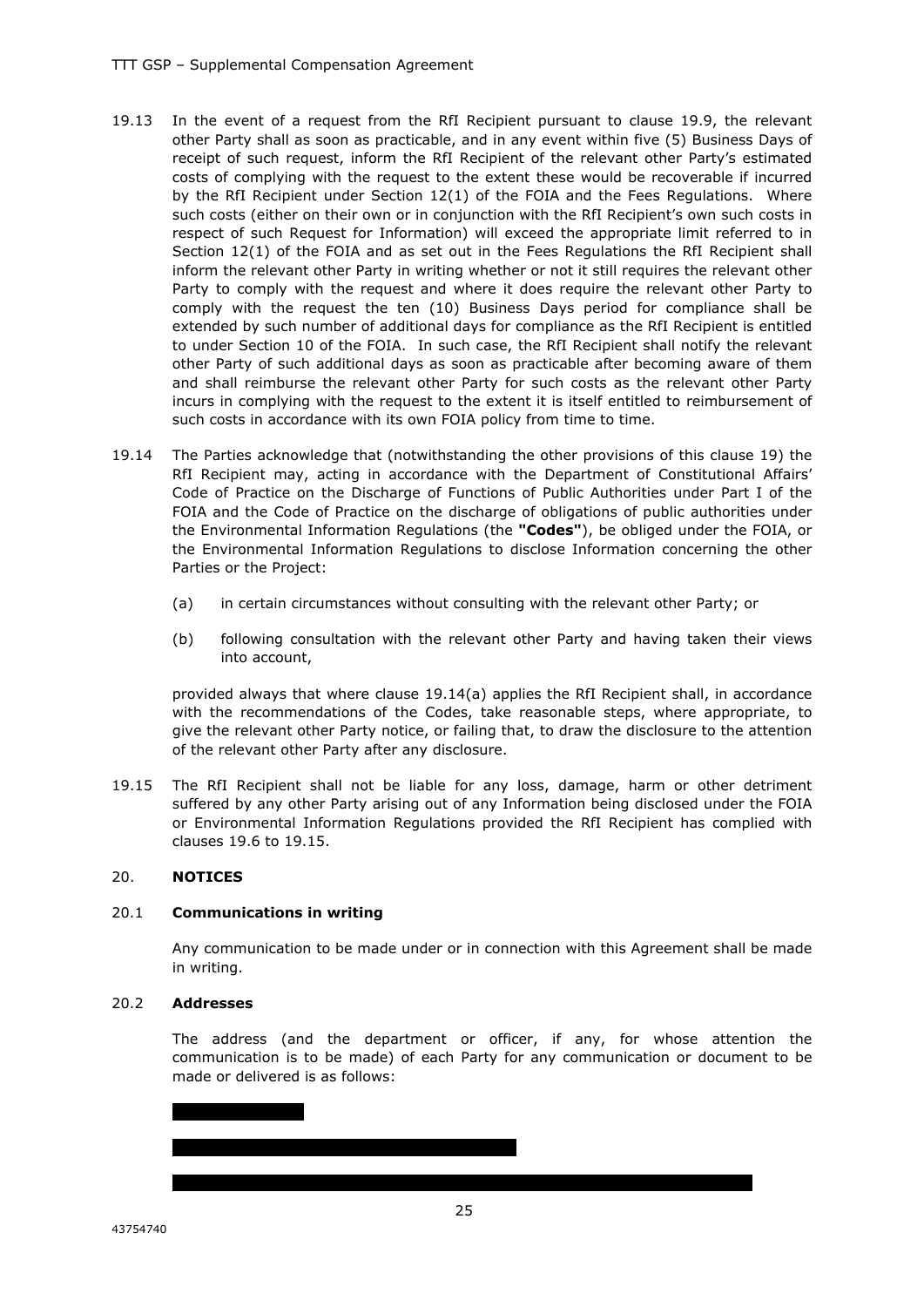or any substitute address or department or officer as any Party may notify in writing to each of the other Parties by not less than five (5) Business Days' notice.

#### 20.3 **Delivery**

- (a) Any communication or document made or delivered by one Party to another Party under or in connection with this Agreement shall only be effective:
	- (i) if by hand or recorded delivery, when so delivered; and
	- (ii) if by post (other than recorded delivery), when left at the relevant address two (2) Business Days after being deposited in the post (postage prepaid) in an envelope addressed to the relevant Party at the relevant address,

and, if a particular department or officer is specified as part of its address, details provided under clause 20.2 (Addresses), if addressed to that department or officer.

(b) Any notice under this Agreement shall be irrevocable.

#### 20.4 **Electronic communication**

- (a) Any communication to be made under or in connection with this Agreement may be made by electronic mail or other electronic means, if the Parties:
	- (i) agree that, unless and until notified to the contrary, this is to be an accepted form of communication;
	- (ii) notify the other Parties in writing of their electronic mail address and any other information required to enable the sending and receipt of information by that means; and
	- (iii) notify the other Parties of any change to their address or any other such information supplied by them.
- (b) Any electronic communication made between the Parties will be effective only when actually received in readable form.

#### 21. **PARTIAL INVALIDITY**

If, at any time, any provision of this Agreement is or becomes illegal, invalid or unenforceable in any respect under any law of any jurisdiction, neither the legality, validity or enforceability of the remaining provisions nor the legality, validity or enforceability of such provision under the law of any other jurisdiction will in any way be affected or impaired.

#### 22. **REMEDIES AND WAIVERS**

No failure to exercise, nor any delay in exercising, any right or remedy under this Agreement shall operate as a waiver of any such right or remedy or constitute an election to affirm this Agreement. No election to affirm this Agreement by any Party shall be effective unless it is in writing. No single or partial exercise of any right or remedy shall prevent any further or other exercise or the exercise of any other right or remedy. The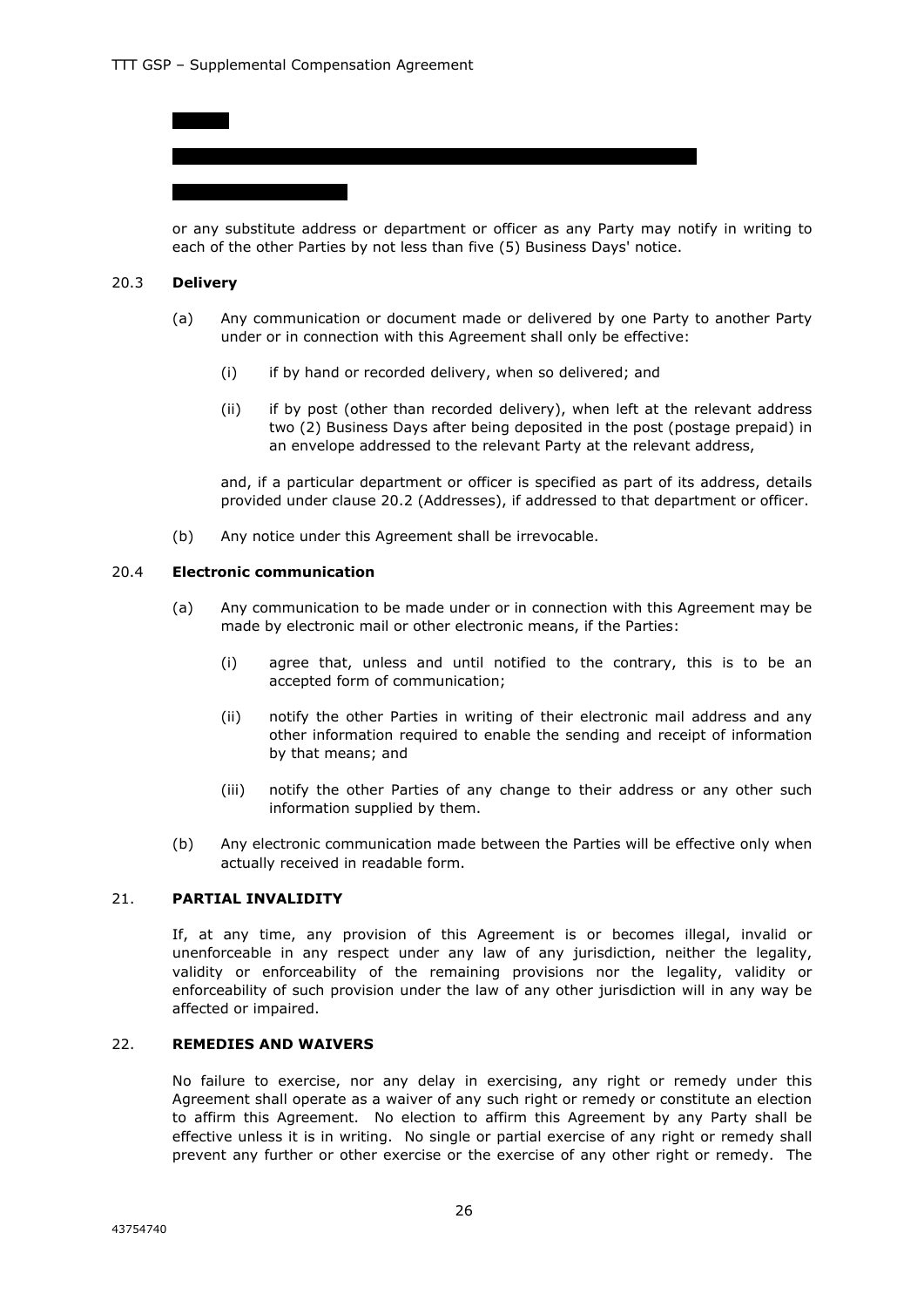rights and remedies provided in this Agreement are cumulative and not exclusive of any rights or remedies provided by law.

#### 23. **CONSEQUENTIAL LOSS**

Except where expressly stated otherwise, in no event shall the Secretary of State be liable to IP OpCo in respect of any Consequential Loss (whether on the basis of breach of contract, indemnity, warranty, tort, breach of statutory duty or otherwise) for any matter arising out of or in connection with this Agreement.

#### 24. **AMENDMENTS**

This Agreement may be amended only by an instrument in writing signed by duly authorised representatives of each Party.

#### 25. **COUNTERPARTS**

This Agreement may be executed in any number of counterparts, and by each Party on separate counterparts. Each counterpart is an original, but all counterparts shall together constitute one and the same instrument. Delivery of a counterpart of this Agreement by email attachment shall be an effective mode of delivery.

#### 26. **ENTIRE AGREEMENT**

- 26.1 This Agreement constitutes the entire agreement between the Parties and supersedes and extinguishes all previous drafts, agreements, arrangements and understandings between them, whether written or oral, relating to its subject matter.
- 26.2 Subject to clause 26.3, each Party agrees that it shall have no remedies in respect of any representation or warranty (whether made innocently or negligently) that is not set out in this Agreement. No Party shall have any claim for innocent or negligent misrepresentation based upon any statement in this Agreement.
- 26.3 Nothing in this Agreement shall exclude or limit liability in respect of fraud, fraudulent misstatement or any other matter to the extent not permitted by law to be excluded or limited.

#### 27. **ASSIGNMENT**

27.1 This Agreement shall benefit and bind the relevant parties, their permitted assignees and their respective successors. Any reference in this Agreement to any party shall be construed accordingly.

#### 27.2 **Restriction on IP OpCo**

Subject to clause 27.3 (*IP OpCo exception*), IP OpCo shall not assign, novate or otherwise transfer its rights or obligations under this Agreement in whole or in part except with the prior written consent of the Secretary of State (such consent not to be unreasonably withheld or delayed).

#### 27.3 **IP OpCo exception**

IP OpCo may create a security assignment of this Agreement in favour of any Secured Creditor and the Secretary of State shall:

(a) assist in facilitating this, provided that all costs and expenses properly incurred by the Secretary of State in giving effect to such assignment are paid by IP OpCo; and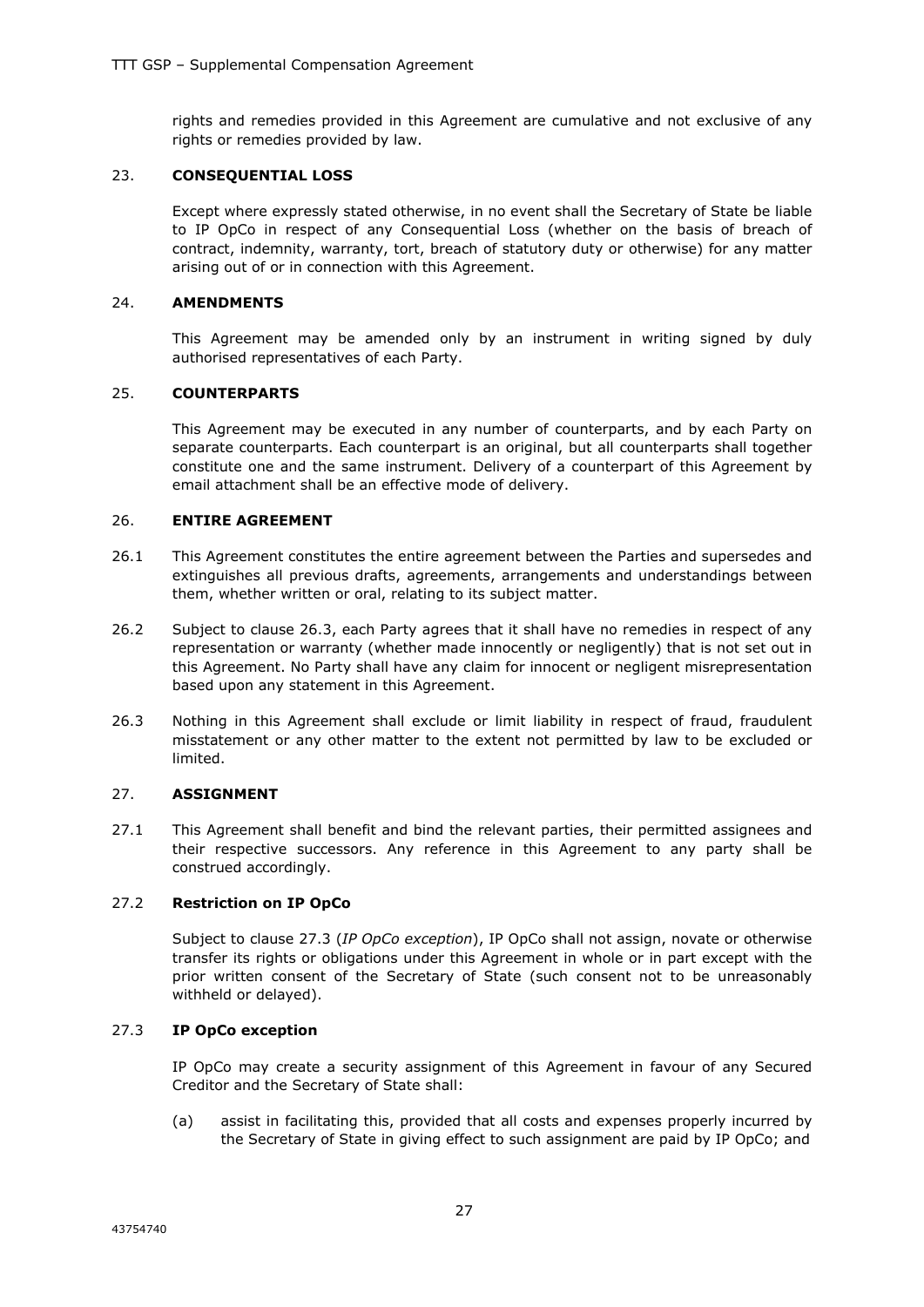(b) execute such documents as may reasonably and customarily be required to give effect to such assignment.

#### 27.4 **Restriction on Secretary of State**

Subject to clause 27.5 (*Secretary of State exception*), the Secretary of State shall not assign, novate or otherwise transfer its rights or obligations under this Agreement in whole or in part except with the prior written consent of IP OpCo (such consent not to be unreasonably withheld or delayed).

#### 27.5 **Secretary of State exception**

The Secretary of State may transfer or novate its rights and obligations under this Agreement to any Minister of the Crown or any entity directly wholly-owned or controlled by a Minister of the Crown (the **"Secretary of State Replacement"**) provided that:

- (a) such transfer or novation is in respect of all of the Secretary of State's or, as applicable, the previous Secretary of State Replacement's, rights and obligations under this Agreement;
- (b) the Secretary of State Replacement enters into documentation, in the same form or otherwise in a form reasonably acceptable to IP OpCo (such approval not to be unreasonably withheld or delayed), agreeing to be bound by the terms of this Agreement, with any consequential amendments which may be appropriate, as fully as if the Secretary of State Replacement had been a party to this Agreement and named in this Agreement in place of the Secretary of State or, as applicable, the previous Secretary of State Replacement;
- (c) where the Secretary of State Replacement is an entity directly wholly-owned or controlled by a Minister of the Crown, the Secretary of State has produced evidence to IP OpCo (acting reasonably) that:
	- (i) the Secretary of State Replacement has the power and financial capability to enter into, perform and deliver, and has taken all necessary action to authorise its entry into, performance and delivery of this Agreement; and
	- (ii) all approvals, consents, updates and assurances required for the purposes of clause  $27.5(c)(i)$  are, at the time of such transfer or novation, in full force and effect;
- (d) all costs and expenses properly incurred by IP OpCo in effecting such transfer or novation are paid by the Secretary of State Replacement.

#### 28. **NO PARTNERSHIP OR AGENCY**

- (a) Nothing in this Agreement shall be construed as creating a partnership.
- (b) No Party shall be deemed to be an agent of any other Party and no Party shall hold itself out as having authority or power to bind any other Party in any way.

#### 29. **NO THIRD PARTY ENFORCEMENT RIGHTS**

Except in relation to clause 9.5, a person who is not a party to this Agreement shall have no right under the Contracts (Rights of Third Parties) Act 1999 to enforce any of its terms.

#### 30. **GOVERNING LAW**

This Agreement and any non-contractual obligations arising out of or in relation to this Agreement are governed by the law of England and Wales.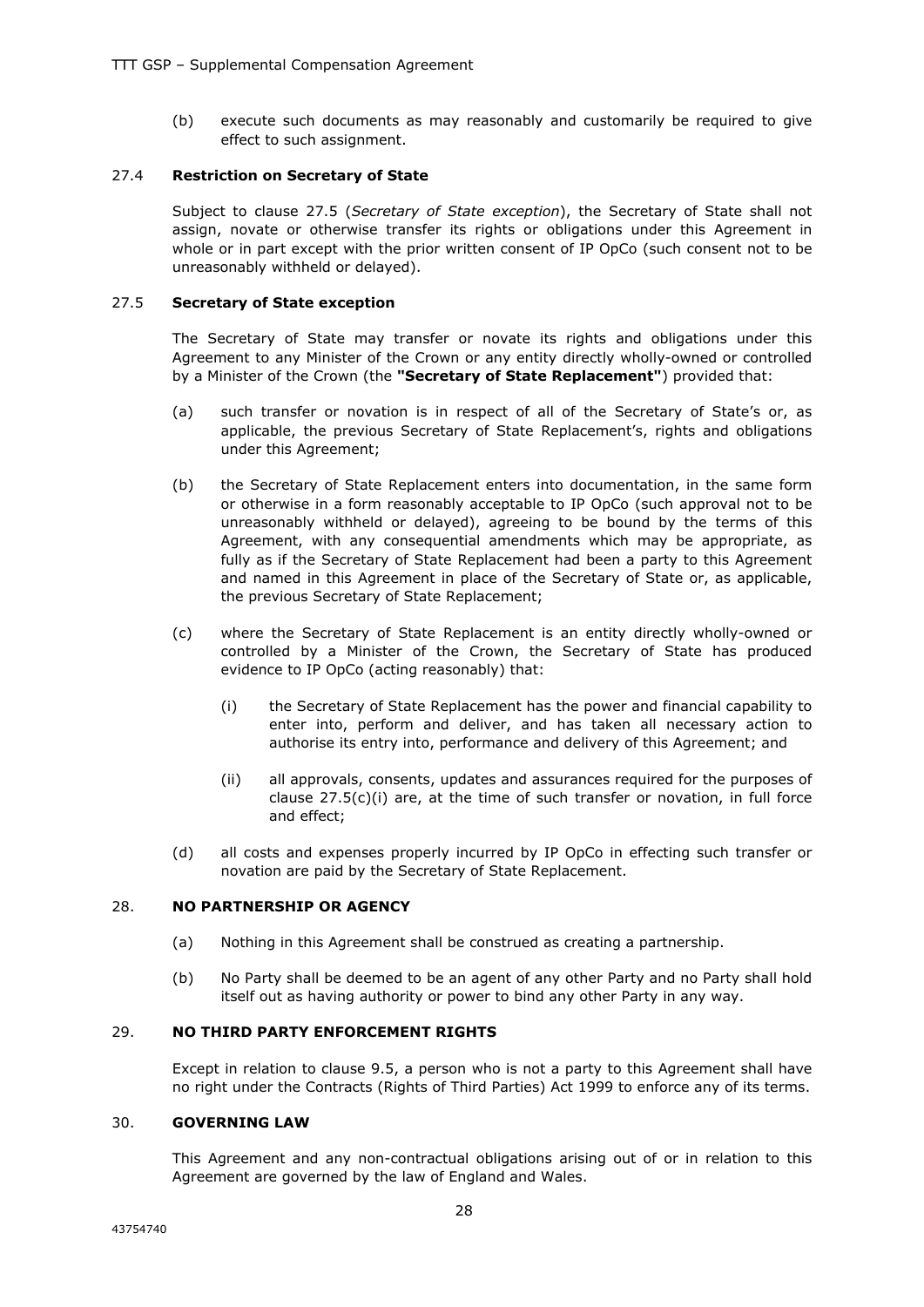#### 31. **JURISDICTION AND DISPUTES**

- 31.1 Subject to the Dispute Resolution Process, the courts of England and Wales have exclusive jurisdiction to settle any dispute arising out of or in connection with this Agreement (including, without limitation, a dispute regarding the existence, validity or termination of this Agreement and a dispute relating to any non-contractual obligations arising out of or in connection with this Agreement) (a **"Dispute"**).
- 31.2 The Parties agree that the courts of England and Wales are the most appropriate and convenient courts to settle Disputes and accordingly no Party will argue to the contrary.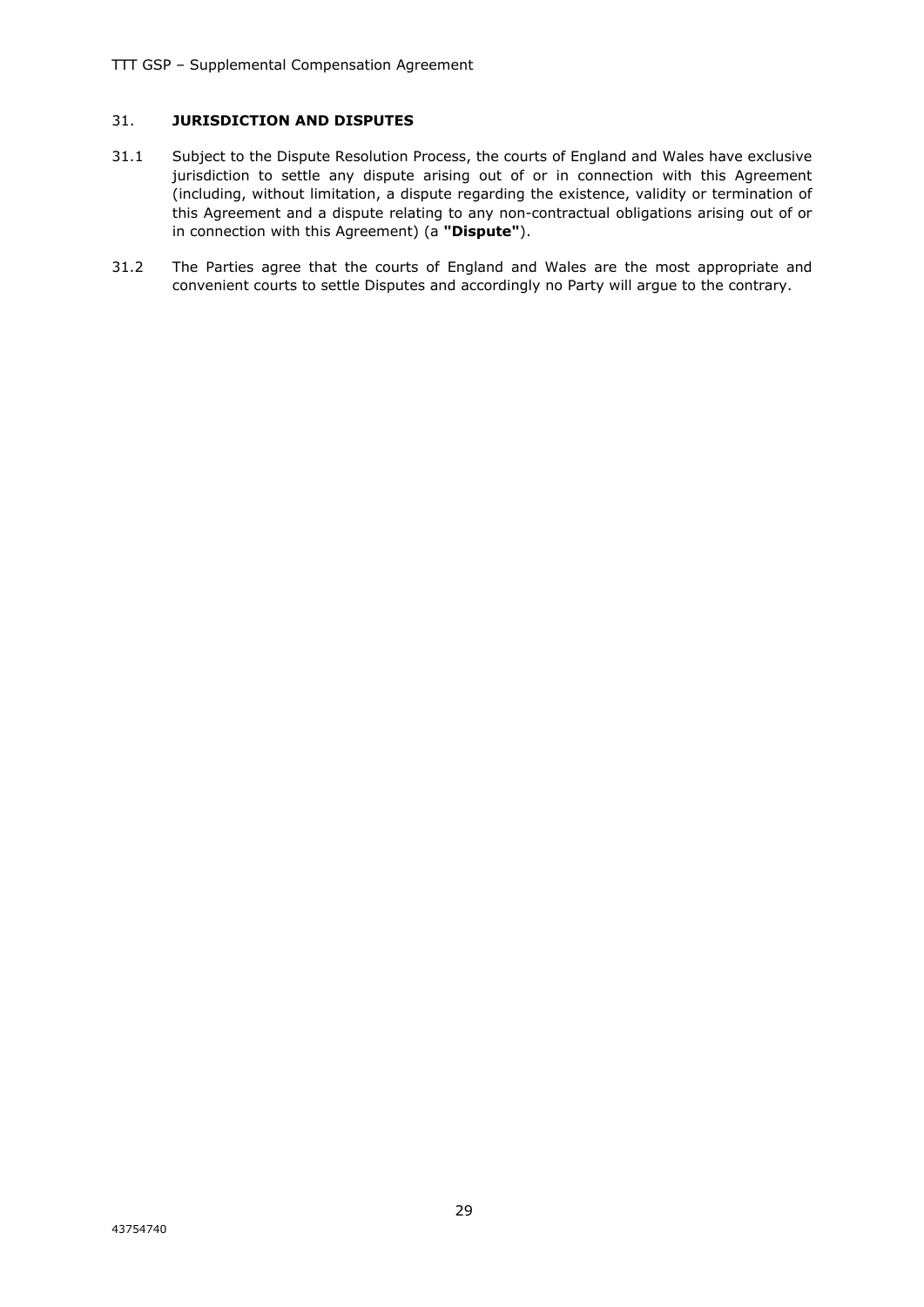#### **SCHEDULE 1**

### **Approved Insurance Schedule**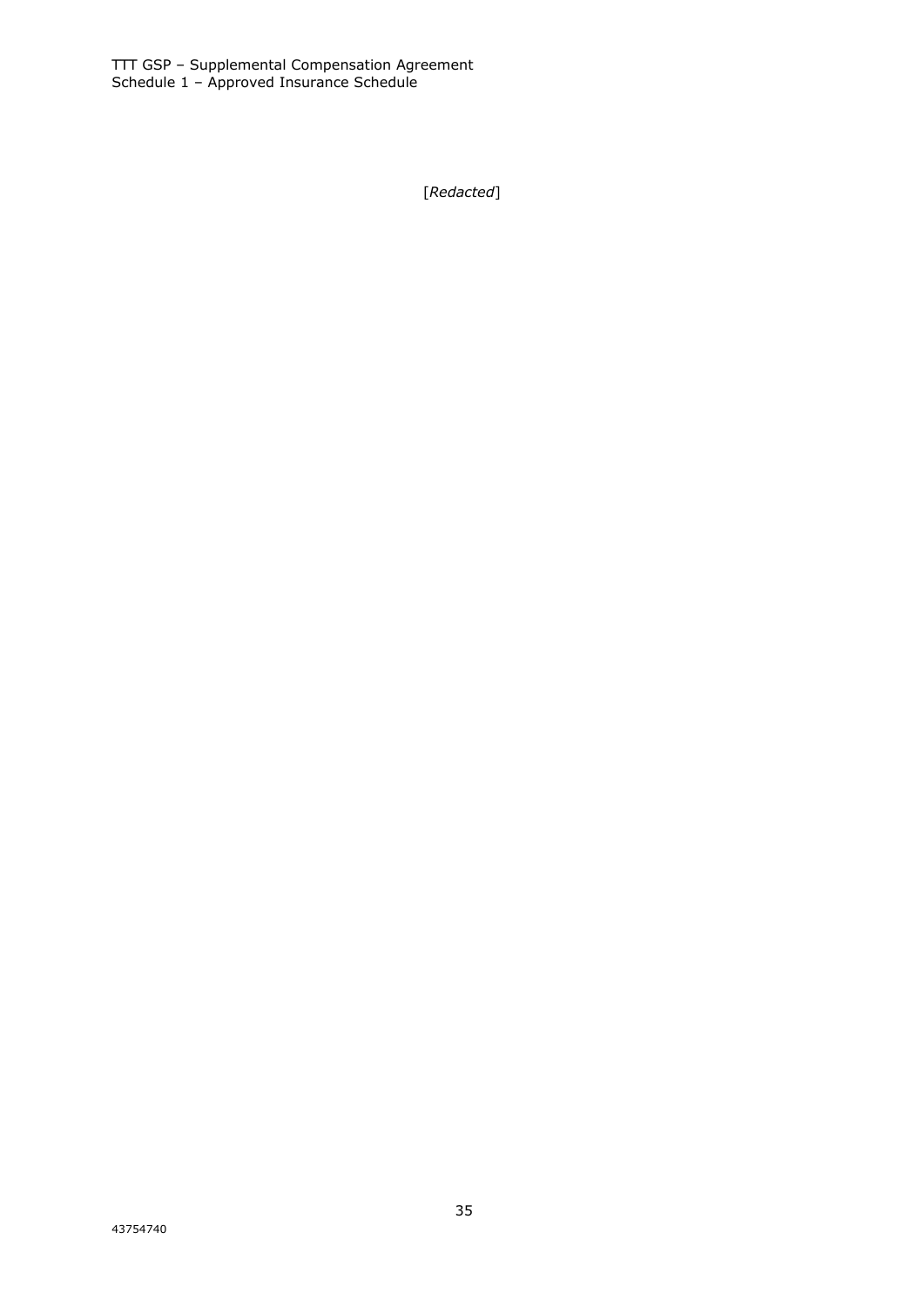#### **SCHEDULE 2**

#### **Dispute Resolution Process**

#### 1. **NOTIFICATION AND INITIAL RESOLUTION**

Each Dispute shall be notified in the first instance to the following contacts (the **"Contract Representatives"**) of the Parties:



or any substitute address or department or officer as any Party may notify in writing to each of the other Parties by not less than five (5) Business Days' notice.

The Contract Representatives will attempt in Good Faith to resolve the Dispute in the first instance through negotiations for a period of ten (10) Business Days from the date of notification of the Dispute or such other period as is agreed between the Parties in writing.

#### 2. **SENIOR REPRESENTATIVES**

If the Contract Representatives have failed to reach agreement on a Dispute within the timeframe set out in paragraph 1, then the Dispute shall be notified to the following contacts (the **"Senior Representatives"**) of the Parties:



or any substitute address or department or officer as any Party may notify in writing to each of the other Parties by not less than five (5) Business Days' notice.

The Senior Representatives will attempt in Good Faith to resolve the Dispute through negotiations for a period of ten (10) Business Days from the date of notification of the Dispute or such other period as is agreed between the Parties in writing.

#### 3. **INDEPENDENT ADJUDICATION**

3.1 Where the Senior Representatives of the Parties have failed to reach agreement on a Dispute within the timeframe set out in paragraph 2, either Party may refer the Dispute to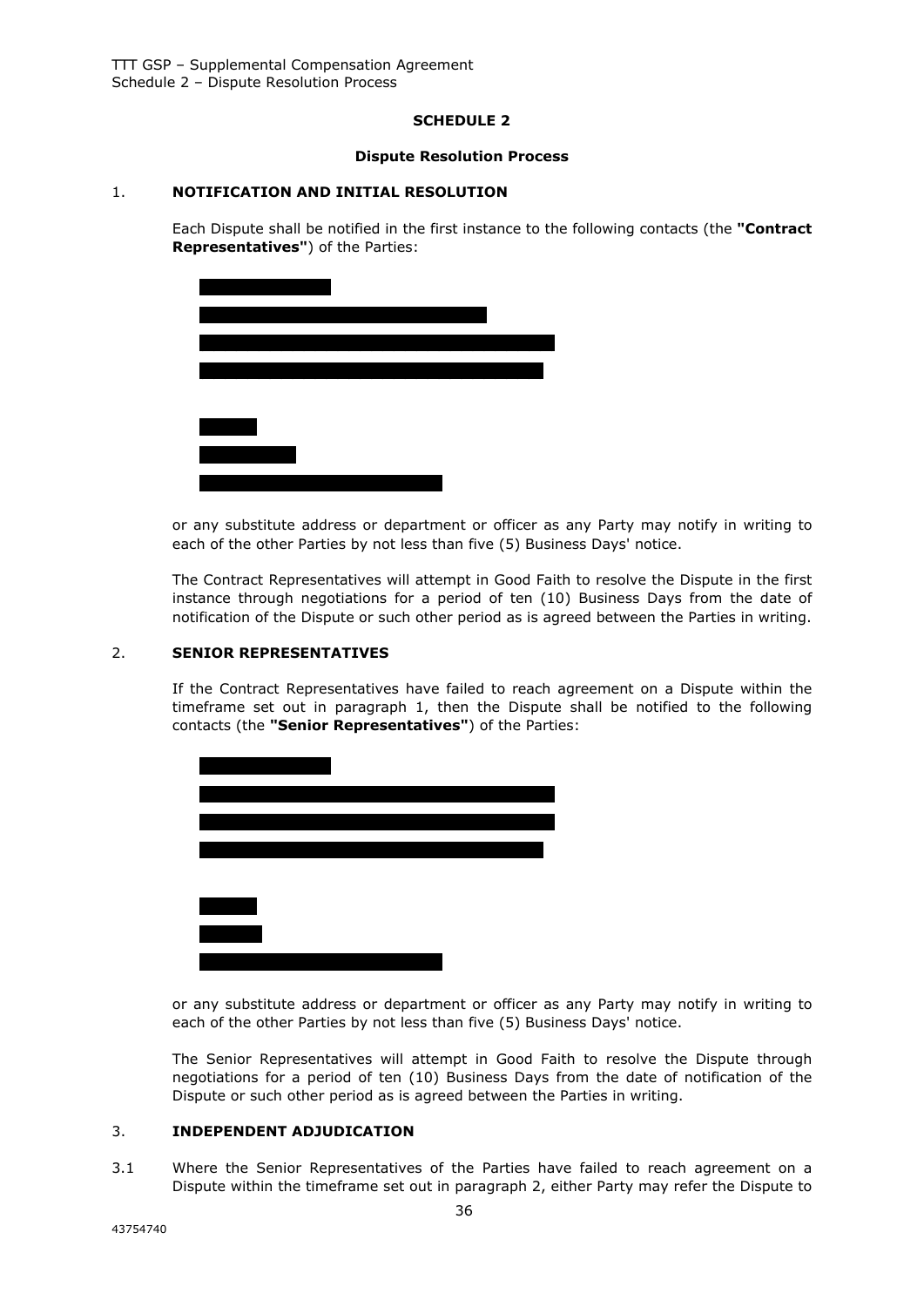Adjudication in accordance with appendix 1 (*Adjudication Procedure*) of schedule 3 (*Dispute Resolution Procedure*) to the Liaison Agreement.

- 3.2 If either party is dissatisfied with or otherwise wishes to challenge the Adjudicator's decision, it may notify the other Party in writing within twenty (20) Business Days of receipt of the Adjudicator's decision of its intention to refer the Dispute to the English courts for determination (the "**Notice**"). That Party may then refer the Dispute to the English courts for final determination within ninety (90) Business Days of serving the Notice (the "**90 Business Day Period**").
- 3.3 Unless and until:
	- (a) the Dispute is finally determined by the English courts;
	- (b) the Parties agree otherwise; or
	- (c) the 90 Business Day Period expires,

the Adjudicator's decision shall not be binding (temporarily or finally) on either Party.

3.4 If:

- (a) neither party serves the Notice;
- (b) the 90 Business Day Period expires (without the Dispute having being referred to the English courts for determination); or
- (c) the Parties so agree,

then the Adjudicator's decision shall be finally binding on both Parties who shall forthwith give effect to the decision.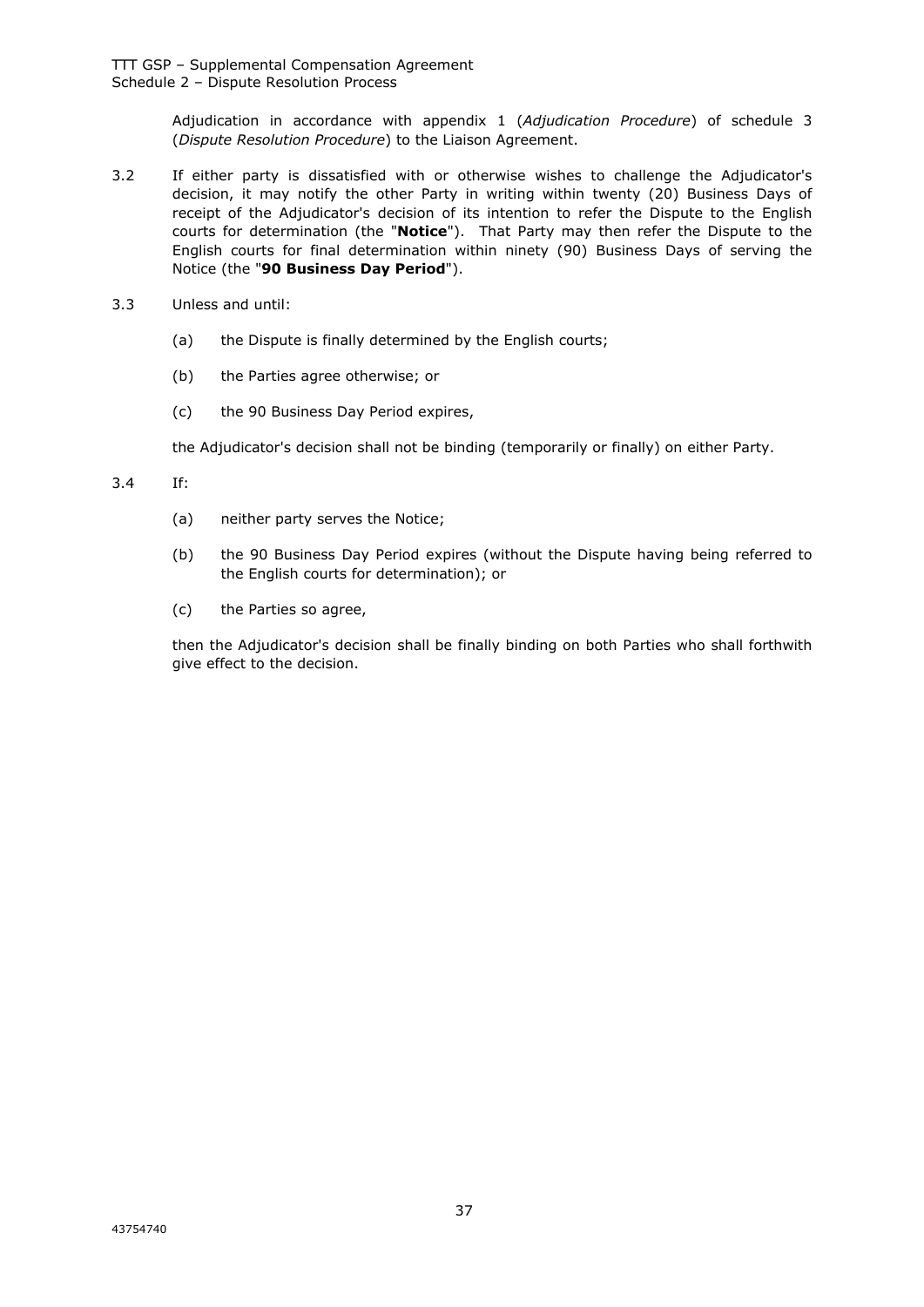#### **SCHEDULE 3**

#### **Claims Handling Procedure**

#### 1. **APPOINTMENT OF LOSS ADJUSTER**

- 1.1 The Parties acknowledge that in relation to any Claim, a loss adjuster may be appointed at any time:
	- (a) pursuant to the Lead Insurer Agreement; or
	- (b) by the Secretary of State.

#### 2. **HANDLING OF CLAIMS**

- 2.1 IP OpCo shall procure that the Main Works Contractors comply with the requirements of the claims handling manual in accordance with the terms of the Main Works Contracts as at the date of this Agreement (the **"Claims Handling Manual"**).
- 2.2 In any Potential Claim Notification issued pursuant to clause 4.1 of this Agreement or any Uninsured Risk Notice issued pursuant to clause 7.1 of this Agreement, IP OpCo shall include all information received by IP OpCo in relation to the relevant Insured Event or the relevant Uninsured Risk (as applicable) pursuant to the relevant incident report form received by IP OpCo in accordance with the Claims Handling Manual.
- 2.3 As part of the information provided by IP OpCo to the Secretary of State in accordance with clause 4.2 or clause 7.2 of this Agreement (as applicable), IP OpCo shall include all information received by IP OpCo in relation to the relevant Insured Event or the relevant Uninsured Risk (as applicable) pursuant to the claims documentation and settlement procedures set out in the Claims Handling Manual.

#### 3. **CLAIMS PAYMENT SCHEDULE**

- 3.1 Pursuant to clauses 4.2(d), 4.3 or 7.2(c) (as applicable) of this Agreement, IP OpCo shall provide the Secretary of State with a schedule for the payment of amounts which are claimed by IP OpCo in relation to a Claim under clause  $4.2(c)$  or  $7.2(b)$  (as applicable) of this Agreement based on the requirements of paragraph 3.2 (the **"Proposed Claims Payment Schedule"**).
- 3.2 The Proposed Claims Payment Schedule shall (as a minimum):
	- (a) subject to paragraph 3.2(c), set out the schedule of amounts and dates for payment of the amounts referred to in clause 5.1 and/or clause 8.1 of this Agreement in relation to a Claim to the extent known;
	- (b) include the amounts claimed by each of the Relevant Parties, the Major APA Parties and any other third party claimants, including sufficient detail of the relevant claimants to allow the Secretary of State to exercise its discretion under clause 9.3 of this Agreement where relevant;
	- (c) where amounts due under this Agreement relate to the liabilities for losses of a Relevant Party which are incurred or are payable over time (including, without limitation, the reinstatement of assets), provide for monthly payments to be made in respect of the actual amounts incurred during the relevant period and which have been evidenced to the reasonable satisfaction of the Secretary of State (including, without limitation, invoices raised for completed reinstatement works);
	- (d) to the extent IP OpCo has incurred any part of the relevant amounts due under clause 9.1 of this Agreement prior to the agreement of the relevant Proposed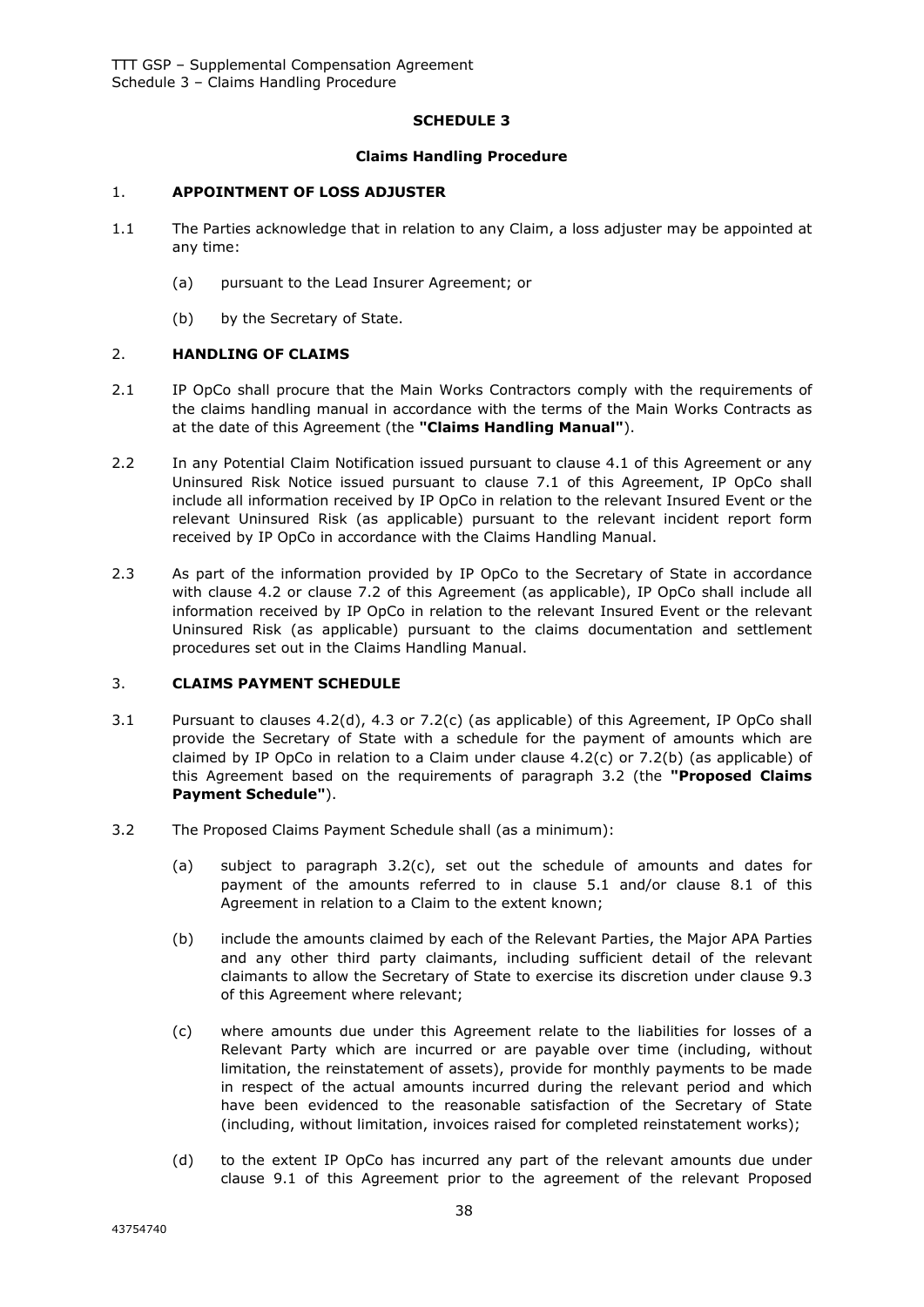Claims Payment Schedule, schedule the payment of such amounts twenty (20) Business Days following the earlier of the events referred to in clause 9.1(a), clause 9.1(b) and clause 9.1(c) of this Agreement; and

(e) provide for the first amount to be due and payable under the Proposed Claims Payment Schedule no earlier than twenty (20) Business Days following the earlier of the events referred to in clause  $9.1(a)$ , clause  $9.1(b)$  and clause  $9.1(c)$  of this Agreement.